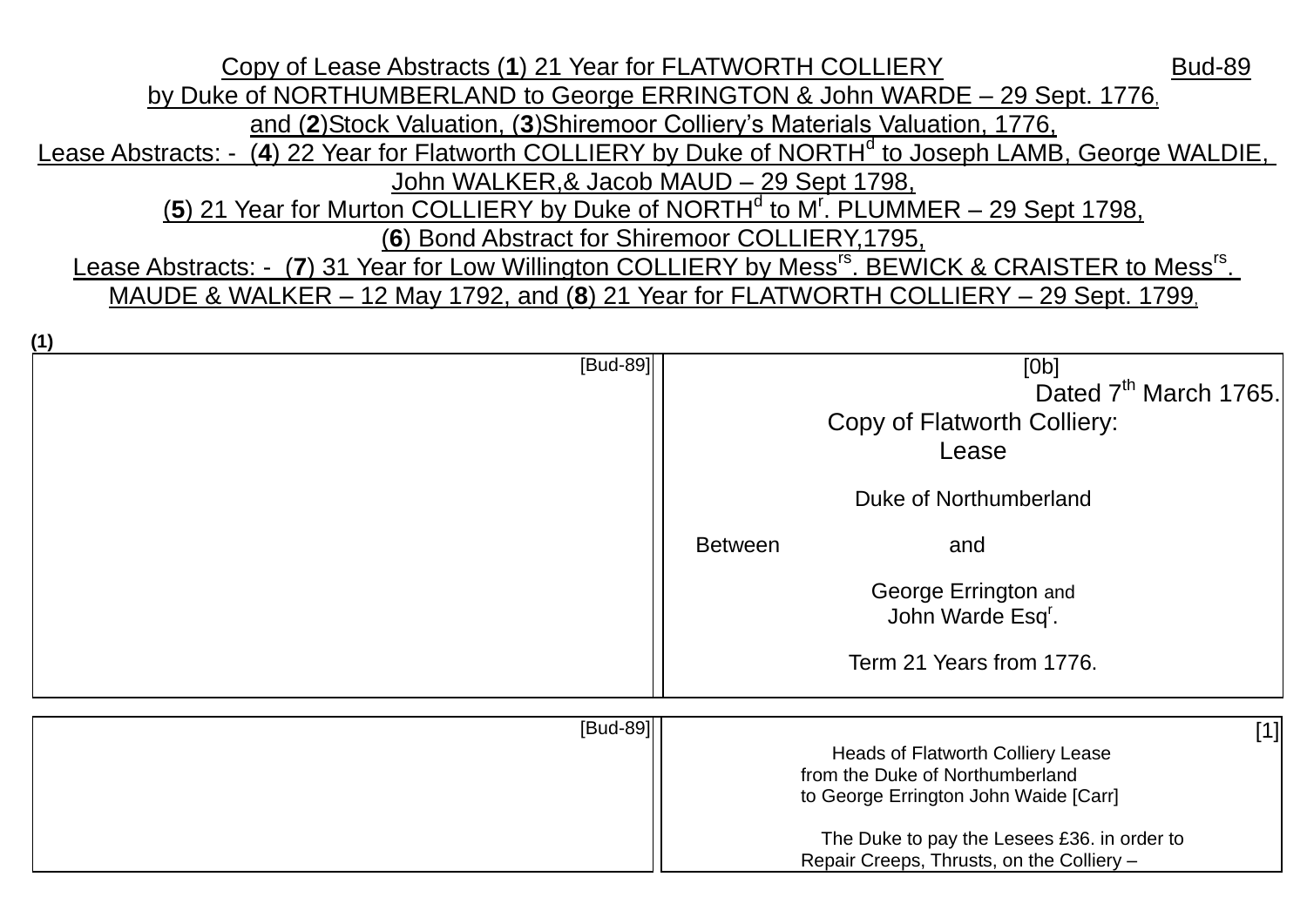| The Lease to be for the Term of 21 Years from                       |
|---------------------------------------------------------------------|
| Michaelmas 1776.                                                    |
| Lessees Agree to work the Coals as round as the                     |
| Nature of the Seam will admit off -                                 |
| They also Agree to leave 20 Yards of whole Coal on                  |
| each Side of the Water Level & leave Sufficient                     |
| Walls & Pillars without the Consent of the s <sup>d</sup> . Duke of |
| Northland his Heirs or Assigns or his or their Agents               |
| or Viewer in Writing under his or their Hand or Hands               |
| for that Purpose first had & Obtained                               |
|                                                                     |
|                                                                     |

| [Bud-89]<br>[2]                                              | [3]                                                             |
|--------------------------------------------------------------|-----------------------------------------------------------------|
| To leave a Barrier between the s <sup>d</sup> . Colliery     | And shall not draw to Bank or bring to Acc <sup>t</sup> .       |
| and every adjoining Colliery of 25 Yards -                   | any Refuse or bad Coal that shall be Objected to                |
| Power for the Lessors Viewer to View the Coll <sup>y</sup> . | by the Lessors Agent for the time being, except                 |
| & descend any of the Pits so often as he thinks proper -     | what shall be disposed of for Landsale only and                 |
| & if it his opinion that Colliery is not wrought Objected to | the Proprietors of Glass houses and Saltpans in                 |
| in a proper Manner, the L[ ] to have the Power               | South & North Shields or in the Neighbourhood                   |
| to call a View if it be the Opinion of two Skillful          | thereof. And that the s <sup>d</sup> . Lessees shall not        |
| Viewers that it was proper & necessary that such             | bring to Acc <sup>t</sup> . or be paid or allowed for the work- |
| (View should be called then the whole of the                 | ing of any Coals that shall be sold by Landsale                 |
| Expence of the View to be borne by the Lesser but if or      | as to the Proprietors of Glass Houses & Salt Pans               |
| be the Opinion of the two Viewers, as their Umpire)          | in South or North Shields or in the Neigh-                      |
| That the Colliery is wrought in a fair & Regular             | bourhood thereof as afores <sup>d</sup> , or and in the         |
| Manner & there was no occasion for such                      | Fire Engines, or for the Use of the Lessees -                   |
| View then & in that Case the whole of the                    | or for the Use of their Agents, Servants,                       |
| Expence to be defrayed by the Lessor -                       | Pitmen Workmen as persons to be emplo[yed]                      |
| Drifts and Air Courses to be well supported -                | by them in or about the $s^d$ . Coll <sup>y</sup> . - To keep   |
| And Keep these working Pits in good Condition                | a Sufficient Number of Gates & Gate Keepers & not               |
| Free open clear & well supported.                            | to do any wilful damage to the Land of the Tenants              |
|                                                              | of the Lessar – to cover up old Pits $\& [ ]$ the               |
|                                                              | Lessar harmless from all damage [ ] suits &                     |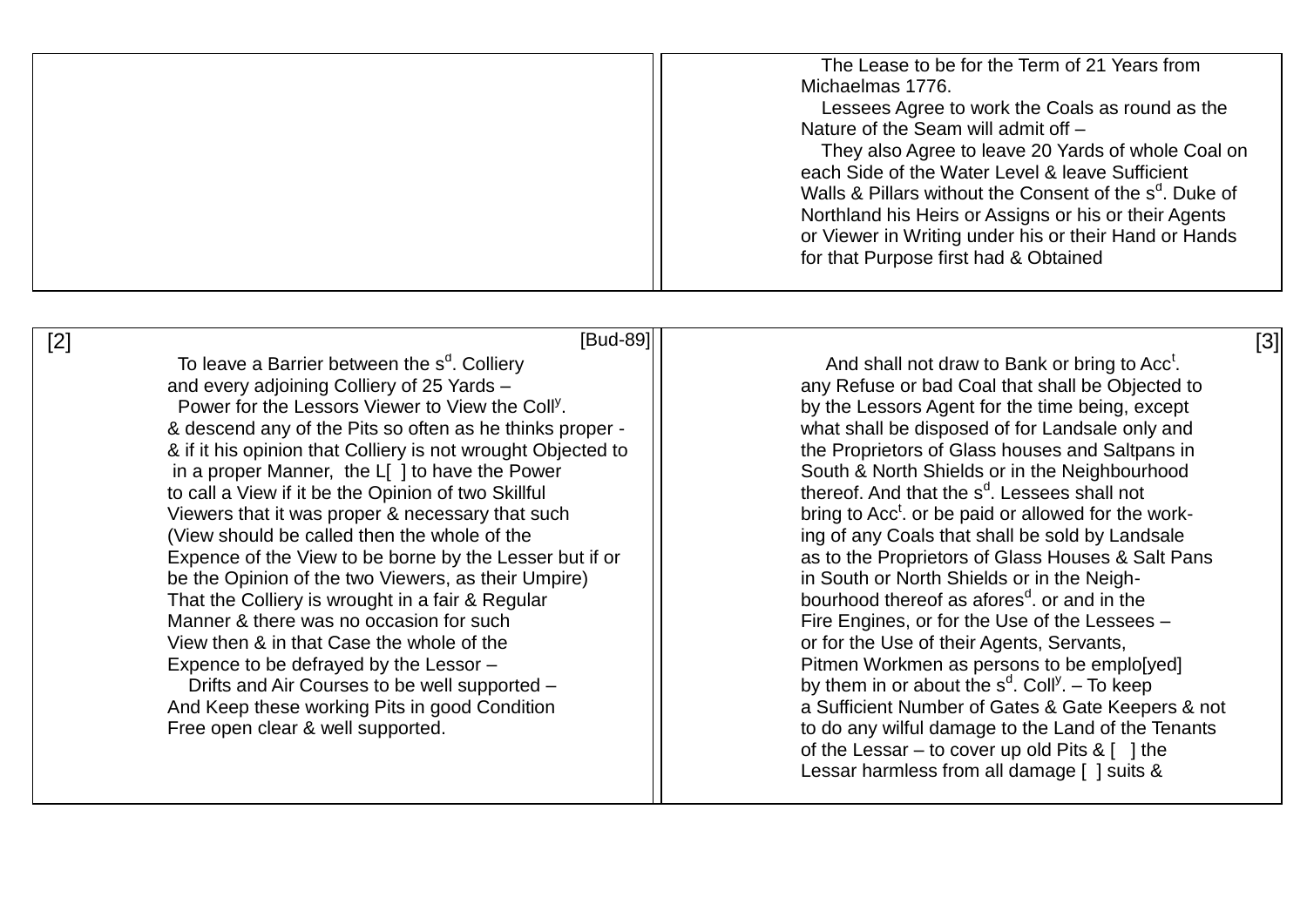| [4] | [Bud-89]                                                                                                                                                                                                                                                                                                                                                                                                                                                                                                                                                                                                                                                                                                                                                                                                                                                                                                                                                                                                                                                 | [5]                                                                                                                                                                                                                                                                                                                                                                                                                                                                                                                                                                                                                                                                                                                                                                                                                                                                                                                       |
|-----|----------------------------------------------------------------------------------------------------------------------------------------------------------------------------------------------------------------------------------------------------------------------------------------------------------------------------------------------------------------------------------------------------------------------------------------------------------------------------------------------------------------------------------------------------------------------------------------------------------------------------------------------------------------------------------------------------------------------------------------------------------------------------------------------------------------------------------------------------------------------------------------------------------------------------------------------------------------------------------------------------------------------------------------------------------|---------------------------------------------------------------------------------------------------------------------------------------------------------------------------------------------------------------------------------------------------------------------------------------------------------------------------------------------------------------------------------------------------------------------------------------------------------------------------------------------------------------------------------------------------------------------------------------------------------------------------------------------------------------------------------------------------------------------------------------------------------------------------------------------------------------------------------------------------------------------------------------------------------------------------|
|     | which shall as may happen Acure as be occasioned<br>by not filling, up finish such Pit or Pits so<br>uncovered & unsecured. The lessor Tenants<br>to have to pass & cross the Waggon Ways with<br>Horses Carts Wains &c. by paying the Lessees<br>for any Real damage or Injury done to the<br>s <sup>d</sup> . Waggon Ways and other Ways by such using<br>of the same as aforesaid - The Lessees to Vend<br>at least 800 Tens of Round Coals & Annum<br>each Ten to consist of 17 <sup>1</sup> / <sub>2</sub> Chaldrons each Cha -<br>to contain 24 Bolls Newcastle Measure -<br>but shall not in any One Year exceed the<br>Quantity of 1000 Tens of Coals (such Measure<br>& Quality is aforesaid) without the Consent<br>in Writing of the Lessor his Heirs & Asigns<br>first had obtained for that Purpose -<br>The Lessees to deliver Gratis to the Lessor as his<br>Agent if $\text{Req}^d$ .) two Copies of the workings $\&$ vends<br>Leads & vend of the $s^d$ . Coals every fortnight during<br>the Continuance of the s <sup>d</sup> . Term | The lessor as his View to Inspect the Books<br>of the Lessees, Bankmen. Overmen<br>Staithmen &c. & to have power to appoint<br>a Clerk or Agent at the Pits or Staith of<br>the $s^d$ . Colliery – the Lessor to have power to<br>Measure the Waggons & Stop them should<br>they hold more than 24 Bolls till they<br>are Reduced to thus proper Measure & if over<br>uttle to be made to hold their proper Mea-<br>sure.<br>The Lessees shall leave for the Use & benefit<br>of the s <sup>d</sup> . (Duke his Heirs or Assigns all the<br>Coals which shall Remain unsold at the<br>Expiration or sooner determination of this<br>present demise but such Coals so remaining<br>unsold shall not then exceed 1000 Chaldrons<br>together with two good working Coal Pits<br>in good Condition and sunk to the Main<br>Coal and well & Sufficiently Walled & Timbered<br>and in all Respects compleat and fit for working |
| [6] | [Bud-89]<br>the Said Seams of Coal in the Said Coll <sup>y</sup> .<br>and which shall supply a Quantity of good<br>Round pure Coal and fit for the London<br>Market or to be Vend Coastways as by<br>Foreign Trade not less than 2500 Tens<br>provided these shall be Sufficient Quantity<br>of Coals Remaining within the Limits of the<br>s <sup>d</sup> . Lands & Grounds for that Purpose<br>& that the Coll <sup>y</sup> . shall be left by the s <sup>d</sup> . Lessees<br>in a proper Condition with all the Levels drifts<br>& Watercourses thereof free & open clear & up<br>standing without any Creep or Thrust &<br>in good order & Condition $-$ And the s <sup>d</sup> . Lessees<br>shall deliver up all and every the Materials                                                                                                                                                                                                                                                                                                           | $[7]$<br>made by two persons the one to be named by the<br>s <sup>d</sup> . (Duke his Heirs or Assigns & the other of the<br>s <sup>d</sup> . Lessees) And in the Case the same shall<br>be estimated at more than the last Valuation<br>then & in such Case the Overplus or difference<br>is hereby Covenanted to be fixed in the like time<br>by the s <sup>d</sup> . Duke his Heirs or Assigns -<br>And also it shall & may be lawful for<br>the s <sup>o</sup> . Duke his Heirs or Assigns at any<br>time within 12 Months next before & immede-<br>ately preceeding the end or sooner determina-<br>tion of the $s^d$ . Term hereby granted whether<br>the same shall happen by effluition of time<br>or otherwise) to sink Win & make any New                                                                                                                                                                       |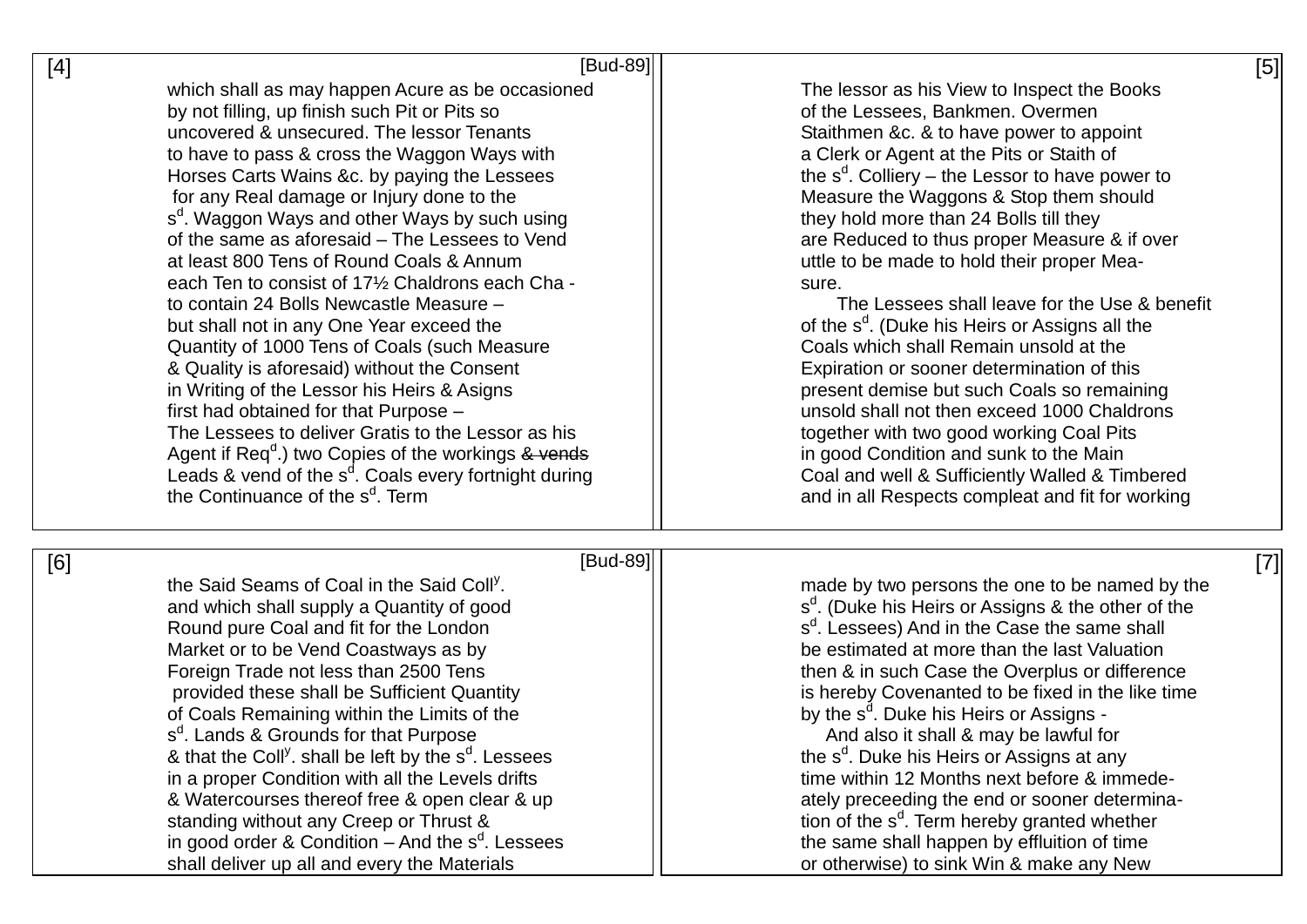|      | at the end of the Term in as good Condition<br>as they entered upon them or pay the difference<br>to the Lessor within the Space of 6 Months<br>next after the end or other Sooner determination<br>of the s <sup>d</sup> . Term, upon a valuation to be then                                                                                                                                                                                                                                                                                                                                                                                                                                                                                                                                                                                                                                                              | Pit or Pits and also to make and drive any drifts<br>Levels & Watercourses & to do any thing that shall<br>be thought Necessary or proper by the s <sup>d</sup> . Duke<br>his Heirs or Assigns within any of the Lands or<br>Grounds afors <sup>d</sup> . so as the winin <sup>9</sup> work <sup>9</sup> or w <sup>t</sup> . &<br>of the same interfere as little as may be or                                                                                                                                                                                                                                                                                                                                                                                                                                                                                                                                                                                                                                                     |
|------|----------------------------------------------------------------------------------------------------------------------------------------------------------------------------------------------------------------------------------------------------------------------------------------------------------------------------------------------------------------------------------------------------------------------------------------------------------------------------------------------------------------------------------------------------------------------------------------------------------------------------------------------------------------------------------------------------------------------------------------------------------------------------------------------------------------------------------------------------------------------------------------------------------------------------|------------------------------------------------------------------------------------------------------------------------------------------------------------------------------------------------------------------------------------------------------------------------------------------------------------------------------------------------------------------------------------------------------------------------------------------------------------------------------------------------------------------------------------------------------------------------------------------------------------------------------------------------------------------------------------------------------------------------------------------------------------------------------------------------------------------------------------------------------------------------------------------------------------------------------------------------------------------------------------------------------------------------------------|
|      |                                                                                                                                                                                                                                                                                                                                                                                                                                                                                                                                                                                                                                                                                                                                                                                                                                                                                                                            |                                                                                                                                                                                                                                                                                                                                                                                                                                                                                                                                                                                                                                                                                                                                                                                                                                                                                                                                                                                                                                    |
| [8]  | [Bud-89]<br>and do not prejudice the working Drifts<br>Water Courses of the s <sup>d</sup> . Coll <sup>y</sup> . then in the<br>Occupation of the s <sup>d</sup> . Lessees their Exors<br>or Admors. -<br>The Lassor Covenants to pay the Lessees<br>the Sum of £615 for every Ten of good<br>Round Coals such Measure as aforesaid the<br>fit for the London Market or Coastways<br>or for Foreign Trade that shall be wrought<br>led & vended from the s <sup>d</sup> . Coll <sup>y</sup> , but should the<br>Coals be $\text{carr}^d$ . – or conveyed to any other Staith<br>or place than the s <sup>d</sup> . Staith at Whitley Point<br>his Grace to pay the Additional Charge & Costs<br>which may be occasioned in carrying them<br>to such other Staith or place -<br>The Lessor to pay all damage done by sinking<br>Pits Waggon Ways &c. &c. - But not to pay for<br>any damage that may be done by the leading | [9]<br>of Coals for Landsale as for such Damand<br>as may be done to any lands or grounds at the s <sup>d</sup> .<br>Lessor which may be in the possession of<br>the $s^d$ . Lessees – it being Agreed that they the $s^d$ .<br>Lessees shall Undergo bear & discharge all<br>Damages occasioned by leading of Small<br>Coals & all Coals to be sold by Landsale & also<br>Damages to the Lands of the s <sup>d</sup> . Lessor in<br>their Possession -<br>The Lessees to have the liberty of selling the<br>Quantity of 100 Tens of Landsale Coals P.<br>Annum but no more unless they obtain the<br>Consent of the $s^d$ . Lessor – but such Landsale Coals<br>are not to [be] fit either for the London Market<br>Foreign Trade or such as may be disposed of<br>Coastways such fitness to be judged of by the<br>Agent of the Lessor $-$ they the $sd$ . Lessees paying<br>the s <sup>d</sup> . Lessor 15 [ ] Ten such Measure as a for <sup>d</sup> . $-$<br>be [] for such Lands <sup>1</sup> . Coals every Year of the Term |
| [10] | $[Bud-89]$<br>The Lessees to have the Benefit of fitting all<br>the Coals & to be paid $9d$ . [per] Chalder for the same<br>The Pitmen to have their Fire Coals led in<br>Carts Wains &c. &c. but not any other Way -<br>but the Lessees owt to be paid & [] all<br>for working them $-$                                                                                                                                                                                                                                                                                                                                                                                                                                                                                                                                                                                                                                   | [11]<br>in Repair from time to time and at the end of<br>the $s^d$ . Term to leave & yield up the same $-$ And<br>also all the Cottages & other Buildings herebefore<br>mentioned to the s <sup>d</sup> . Lessor his heirs be in good<br>& Sufficient Repair at the Costs & Charges of<br>them the $s^d$ . Lessees –                                                                                                                                                                                                                                                                                                                                                                                                                                                                                                                                                                                                                                                                                                               |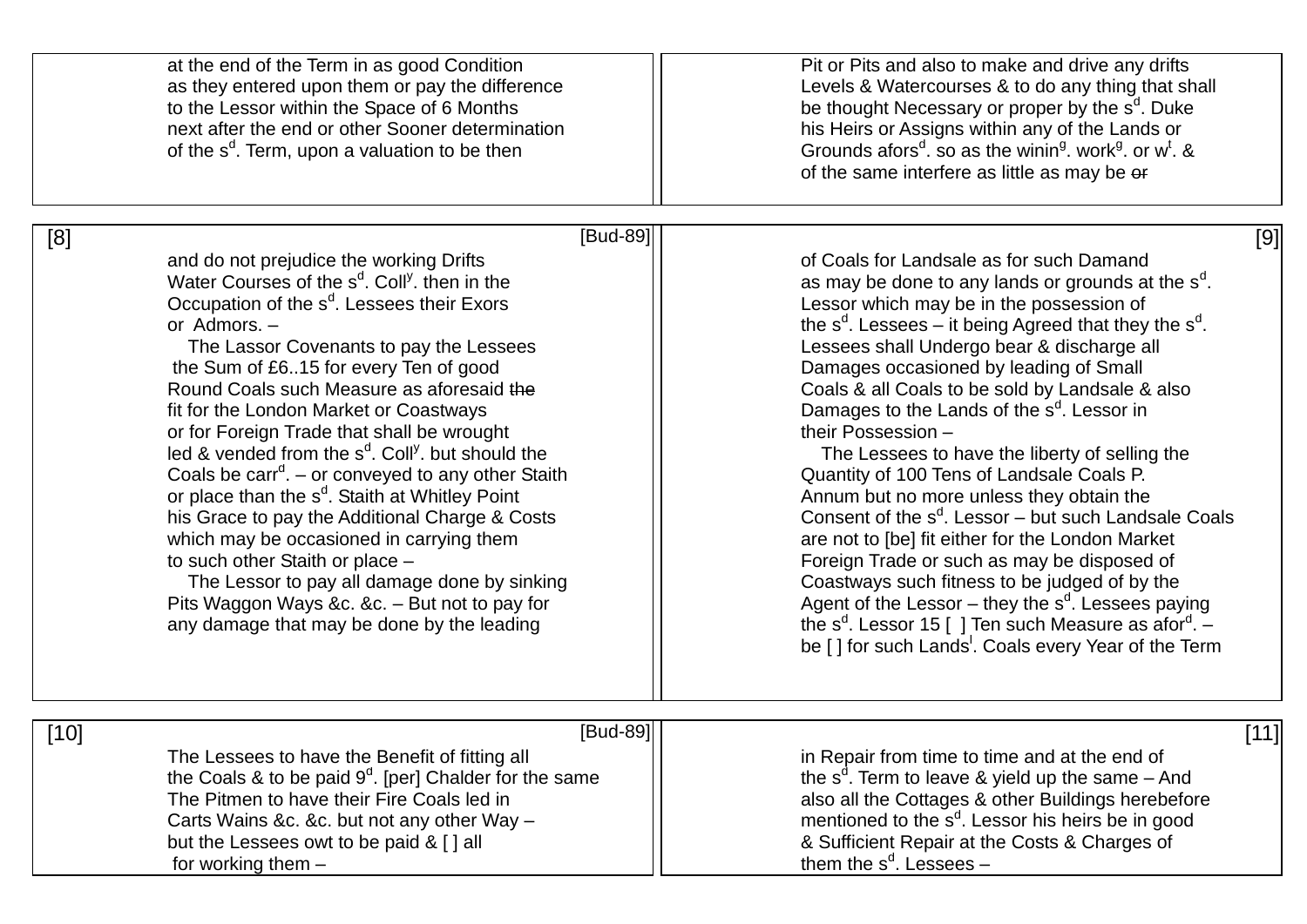The Lessor to find a Sufficient Number of In Case the Lessees make any Necessary Dwelling Houses for the Pitmen Necessary- **All contains to the Marerials or to the Buildings** employed in working the s<sup>d</sup>. Coll<sup>y</sup>. – the Lessees to  $\qquad \qquad \mid \qquad \qquad \qquad \text{8}$  Erections belong<sup>d</sup> pay 15' Yearly & Room for such Habitation or Room shall & may be lawful for them to Erect Build The Lessor to pay all Cesses & Taxes which share  $\vert$   $\vert$  or make) and shall Remain on the Premises from time to time be Cess<sup>d</sup>. or char<sup>d</sup>  ${\sf s}^{\tt d}.$  Coll<sup>y</sup>. or the Coals to be gotten forth & out of  $\hskip1cm \vert \hskip1cm \vert$  by the  ${\sf s}^{\tt d}$ the same – In Case it shall be adjudged  $\vert\vert$ Necessary to [owt] another Engine for the more  $\vert$  to be Useful and Necessary for the ma^king effectuable winning & working the s<sup>d</sup>. Coll<sup>y</sup> Lessor agrees to be at the (whole expence of Build-<br>
g it & the Lessees agree to keep the same<br>  $\begin{array}{ccc}\n & 1 & 1 \\
1 & 1 & 1 \\
1 & 1 & 1\n\end{array}$ <br>  $\begin{array}{ccc}\n & 1 & 1 \\
1 & 1 & 1 \\
1 & 1 & 1\n\end{array}$ <br>
Shall & will within the Space of 6 Months ing it & the Lessees agree to keep the same

. to the  $s<sup>d</sup>$ . Colliery (which it at the end of the Lease & shall then be adjudged by the s<sup>d</sup>. Lessor his Heirs &c. Agents or Workmen

. the  $\vert\vert$  and carrying on the s<sup>d</sup>. Coll<sup>y</sup>. but not Otherwise then  $\&$  in such Case the  $s^d$ . Duke his Heirs &c. next after the end of the s<sup>d</sup>. Term hereby granted pay the s<sup>d</sup>. Lessees for the same And also for such Waggons as may be Necessarily used in leading

[12] [Bud-89] [13]

Coals from the  $s<sup>d</sup>$ . Colliery at the Expiration of the Lease hereby granted according to a valuation to  $\frac{1}{1}$  every six Months & the Ballence paid His be made thereof in Case the Parties themselves cannot  $\Box$  Grace when the works & lettage are deducted – Agree thereon in Manner as hereinafter is Mentioned – And it is herby declared and Agreed by & nothing to be paid the Lessees for working the same & between the  $s<sup>d</sup>$ . Parties hereto that a Valuation of Materials and of all other Matters & things and in the Six Engines or by the Pitmen or workmen belonging to the s<sup>d</sup>. Coll<sup>y</sup>. shall be made & taken  $\vert \vert$  employed by the s<sup>d</sup> by two indifferent persons skilled in the Coal trade to be chosen as is hereinafter mentioned that a set of Coals Greater Quantity of Small & Inferior sort of Coals Valuation shall in like manner be made & such are not to be fit for the London Market of all such additional Materials & other Matters Funchill Foreign Trade or Coastways, such fitness to be as shall and may from time to time be made by  $||$  adjudged of by the Lessor's Agent) shall be Necessathe s<sup>d</sup>. Duke for the Use of the s<sup>d</sup>. Coll<sup>y</sup> shall be added to the Valuation [Rer]eunder written  $\vert \vert$  can be sold by Landsale & consumed by the Pitmen or annexed & the same shall be kept in Repair & the  $\vert$  8 Engines as aforesaid then & so often & in every Accounted for by the  $s<sup>d</sup>$ . Lessees at the Expiration of the Lease as is herein covenanted & Agreed upon with Respect to all the Engines Staith Buildings &c.  $\|$  the Proprietors of Glass houses & Salt Pans in South

the Ideed] of the Vend & of the Coals to be settled

A Separate  $Acc<sup>t</sup>$  to be kept of the Small Coals or for any Coals that shall be sold for Landsale, or . Lessees in & about the  $s^{d}$ . Coll<sup>y</sup>.  $-$ 

. Coll<sup>y</sup>. that a . & such Valuation  $\|$  rily & Unavoidably wrought out of the s<sup>d</sup>. Coll<sup>y</sup>. than such Case only shall & may be lawful to & for the <sup>d</sup>. Lessees to sell all such Surplus Small Coals to & North Shields or in that Neighbourhood without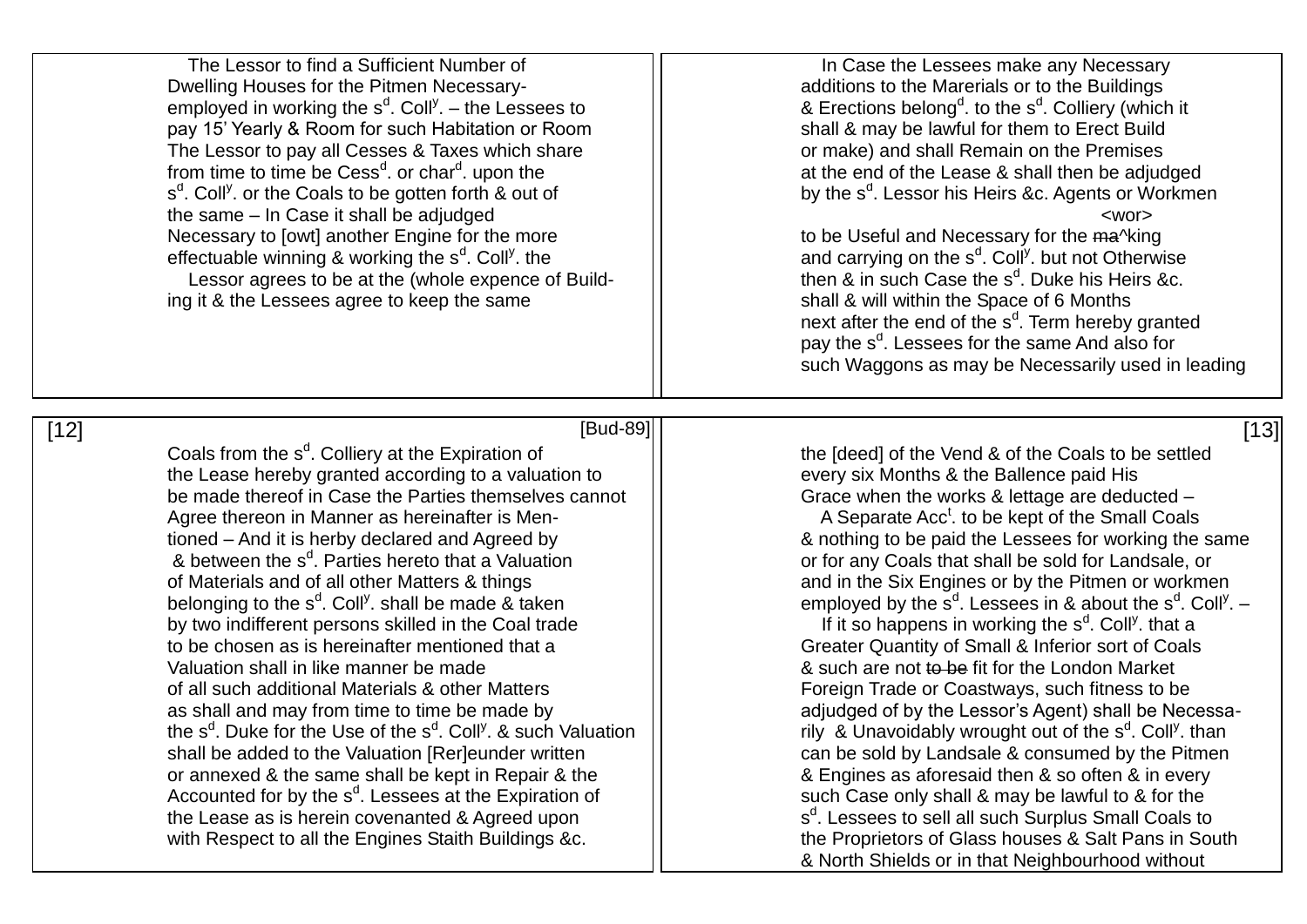|        |                                                                                                                                                                                                                                                                                                                                                                                                                                                                                                                                                                                                                                                                                                                                                                                                                                                                                                                                                                                                                                                                                                                                                                                                      | paying the Lessor any Money for the same but in Case<br>it shall happen in any one Year of the s <sup>d</sup> . Term<br>& during the working of the Fire Engines that the                                                                                                                                                                                                                                                                                                                                                                                                                                                                                                                                                                                                                                                                                                                                                                                                                                                                                                                                                                                                                                               |
|--------|------------------------------------------------------------------------------------------------------------------------------------------------------------------------------------------------------------------------------------------------------------------------------------------------------------------------------------------------------------------------------------------------------------------------------------------------------------------------------------------------------------------------------------------------------------------------------------------------------------------------------------------------------------------------------------------------------------------------------------------------------------------------------------------------------------------------------------------------------------------------------------------------------------------------------------------------------------------------------------------------------------------------------------------------------------------------------------------------------------------------------------------------------------------------------------------------------|-------------------------------------------------------------------------------------------------------------------------------------------------------------------------------------------------------------------------------------------------------------------------------------------------------------------------------------------------------------------------------------------------------------------------------------------------------------------------------------------------------------------------------------------------------------------------------------------------------------------------------------------------------------------------------------------------------------------------------------------------------------------------------------------------------------------------------------------------------------------------------------------------------------------------------------------------------------------------------------------------------------------------------------------------------------------------------------------------------------------------------------------------------------------------------------------------------------------------|
| $[14]$ | [Bud-89]<br>Quantity of 500 Cha <sup>s</sup> . / Newcastle Measure)<br>of such Small & inferior sort of Coals shall be<br>Necessary & unavoidably wrought & gotten<br>out of the s <sup>d</sup> . Coll <sup>y</sup> . & Necessarily brought to<br>Bank more than can be $\sim$ so> consumed by the<br>Engines & Pitmen & disposed of by Landsale<br>as above Mentioned or in at any time of the Term<br>all the Fire Engines should not be worked<br>there should be Necessarily & unavoidably wrought<br>out of the s <sup>d</sup> , Coll <sup>y</sup> , 1500 Cha <sup>s</sup> , of such small Coals<br>more than can be consumed & disposed of as<br>Last above Mentioned then the Lessor shall<br>pay the Lessees as much Money as shall<br>make up the Price of the Surplus of all such<br>Small Coals as shall exceed the Quantity<br>500 Cha <sup>s</sup> . – or 1500 Cha <sup>s</sup> . – in the Several<br>Cases above Mentioned at the Rate of £6-<br>P. Ten if such Surplus should happen to be sold<br>for a lower Price than at that Rare but the<br>Lessor shall ~< not> be compelled to pay for any Surplus of<br>Small Coals if the Lesses do not sell them of a<br>fair Market price | [15]<br>and so as that the s <sup>d</sup> . Duke shall not on any<br>Acc <sup>t</sup> . whatever be liable or Compellable to pay<br>the $s^d$ . Lessees more than at the Rare of $3^s$ . – Cha <sup>s</sup> .<br>or $2 - 12 - 6$ P. Ten for any such Surplus of<br>Small Coals as may happen to be wrought<br>in the Several & respective Cases above Men-<br>tioned & sold & disposed of at such fair & Current<br>Market price as aforesaid $-$ But if the s <sup>d</sup> .<br>Lessees shall grant or demise the work of the<br>s <sup>d</sup> . Colly <sup>y</sup> . To any Person whatever in such<br>Manner as that the workings of ant such small<br>or inferior sort of Coals should be executed & afors'd<br>for a lower Price than at the Rate of $7^{\circ}$ . P. Cha <sup>r</sup> –<br>then the $s^d$ . Duke shall pay the $s^d$ . Lessees only so<br>much Money as shall make up the Price so to<br>be paid by the $s^d$ . Lessees as last afores <sup>d</sup> . & no more<br>it being the true intent & Meaning of these Presents<br>that the s <sup>d</sup> . Lessees are not to forefit or gain<br>any advantage whatsoever by the working &<br>disposing of such Small or inferior sort of<br>$Coals -$ |
| $[16]$ | [Bud-89]<br>But should it be the Opinion of two Viewers<br>or Umpire that there has been more Small<br>Coals wrought in any one Year of the Term<br>than was Necessary the Lessor not to pay<br>be paid either for the working of them or otherwise<br>but Nevertheless the s <sup>d</sup> . Lessees shall not<br>be at Liberty an any Acc <sup>t</sup> . to ship such                                                                                                                                                                                                                                                                                                                                                                                                                                                                                                                                                                                                                                                                                                                                                                                                                               | $[17]$<br>of leading and other Expences attending the<br>Delivery and Shipping thereof - Provided also<br>and it is hereby Agreed that the Coals Resting at the<br>Pits & Staith at the End of the Term shall not<br>exceed the Quantity of 1000 Cha <sup>s</sup> . as before<br>Mentioned – The Lessor to have in his power<br>to employ other Fitters should the s <sup>d</sup> . Lessees                                                                                                                                                                                                                                                                                                                                                                                                                                                                                                                                                                                                                                                                                                                                                                                                                             |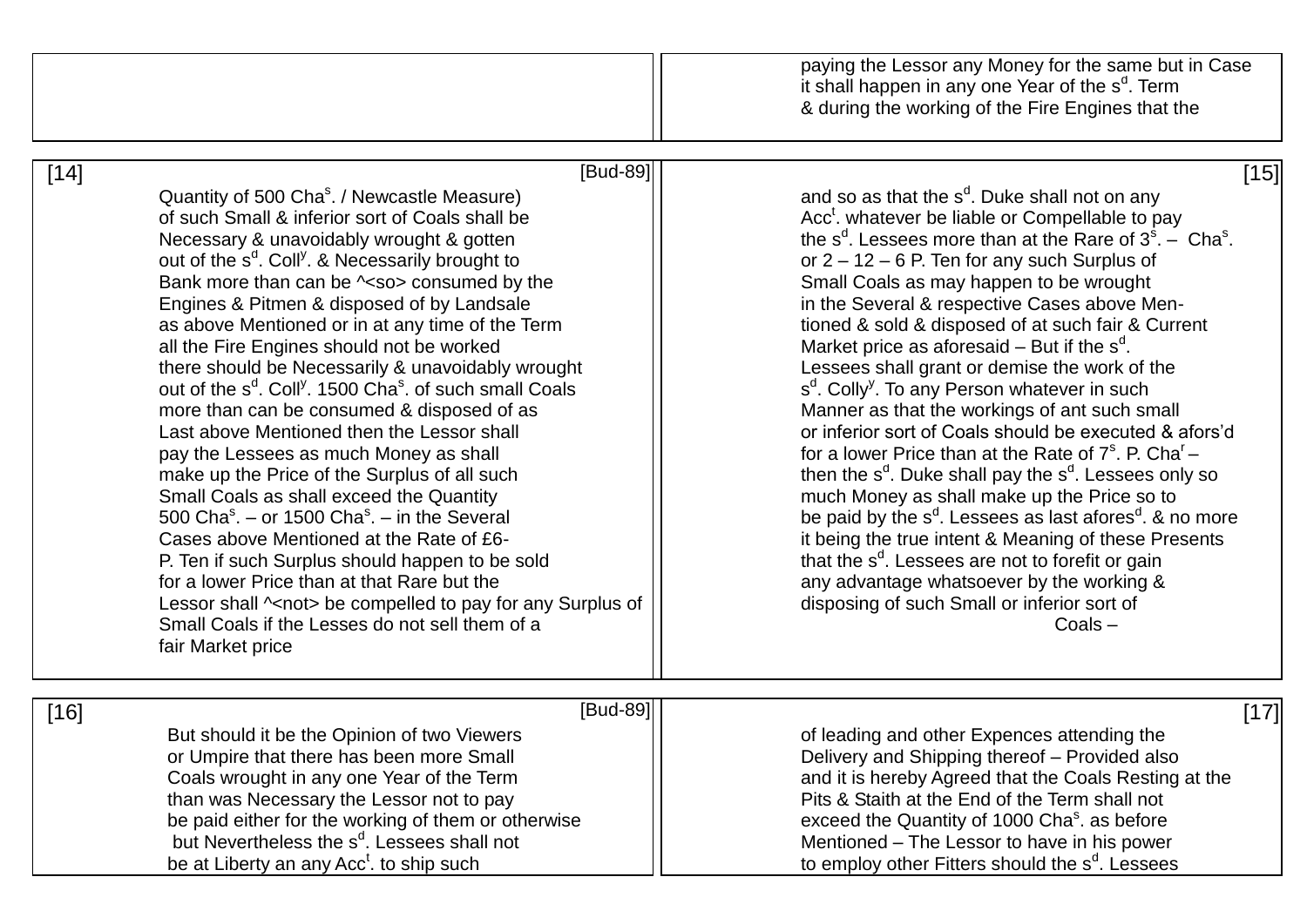| Small or inferior sort of Coals without<br>the Licence of the $s^d$ . Lessor -<br>All the Stock of Round Coals fit for the<br>London Market Coastways or for Foreign<br>Trade which shall at the Expiration of the<br>Term be wrought drawn to Bank & deliv <sup>d</sup> . $-$<br>at the Staith or Remaining at the Pits<br>Unsold shall be the property of the s <sup>d</sup> . Duke<br>and shall be Measured or the Quantity thereof<br>ascertained in such Manner is Usual on<br>such Occasions & the $s^d$ . Lessor shall pay the $s^d$ .<br>Lessees after the Rate agreed upon Mentioned<br>for the working thereof deducting the Charge                                                                                                                                                                                                                                                                                                                                                                          | Neglect or Refuse to fit the same (orto are fpresents<br>by a nany Reasonable cause) & should there be Coals<br>in hand fit for the London Market Coastways<br>or Foreign & are at either the Pits or Staith<br>to the Amount of 1500 $\text{Cha}^s$ . – then the s <sup>d</sup> .<br>Lessor to be at liberty to employ other Fitters --<br>The Lessees to have Power to determine the<br>Lease at the end of the first 7 Years by giving<br>12 Months Notice - The Lessees not to Assign<br>or make our to any [person] any part of the fore-<br>[] demised without the Licence of the Lessor -                                                                                                                                                                                                                                                                                                                                                                                                                                                                                                                    |
|------------------------------------------------------------------------------------------------------------------------------------------------------------------------------------------------------------------------------------------------------------------------------------------------------------------------------------------------------------------------------------------------------------------------------------------------------------------------------------------------------------------------------------------------------------------------------------------------------------------------------------------------------------------------------------------------------------------------------------------------------------------------------------------------------------------------------------------------------------------------------------------------------------------------------------------------------------------------------------------------------------------------|---------------------------------------------------------------------------------------------------------------------------------------------------------------------------------------------------------------------------------------------------------------------------------------------------------------------------------------------------------------------------------------------------------------------------------------------------------------------------------------------------------------------------------------------------------------------------------------------------------------------------------------------------------------------------------------------------------------------------------------------------------------------------------------------------------------------------------------------------------------------------------------------------------------------------------------------------------------------------------------------------------------------------------------------------------------------------------------------------------------------|
| [Bud-89]<br>$[17]$<br>And it is further Mutually Agreed by &<br>between the s <sup>d</sup> . Parties that in Case at<br>anytime during the continuance of this present<br>Demise or after the Expiration thereof any<br>Dispute of Difference shall Arise or hap-<br>pen touching the working leading or<br>Vending any of the Coals so to be wrought<br>out of the s <sup>d</sup> . Coll <sup>y</sup> . as afores <sup>d</sup> . - or concerning<br>the Appraisement or Valuation of the<br>Staith Fire Engines or any of the Stock<br>of the s <sup>d</sup> . Coll <sup>y</sup> . or touching the Construction<br>and Meaning of the presents or of any Mat-<br>ters Clause or thing herein Contained or on<br>any other Acct - whatever in anywise touching<br>or concerning the working or carrying on<br>the $s^d$ . Coll <sup>y</sup> .; that then & in every such Case the<br>same shall from time to time be Referred<br>to two Viewers or other indifferent Persons<br>skilful & conversant in the Coal Trade | [18]<br>Nominated and appointed as Arbitrators the<br>one of them on the Part of the s <sup>d</sup> . Lessor & the<br>other to be Nominated & to be on the Part of<br>the $s^d$ . Lessees & in Case they cannot agree<br>then the same shall be settled by an Umpire<br>to be named by the $s^d$ . two Arbitrators & the Award<br>to be made by the $s^d$ . two Arbitrators or Umpire<br>in Writing within the Space of 2 Calendar<br>Months Next after such Respective Nomination<br>or Appointment as aforesaid Signed by such<br>Arbitrators or Umpire as afors <sup>d</sup> . $-$ & to be deli <sup>d</sup> .<br>to the s <sup>d</sup> . Parties or such of them as shall Require<br>it within s <sup>d</sup> . Space of 2 Calendar Months next<br>after such Appointment as afores <sup>d</sup> . - And if at<br>any time upon any such dispute or difference<br>so happening as afores <sup>d</sup> . - an indifferent person<br>shall be Nominated as an Arbitrator or Referee<br>by the $s^d$ . Duke or by the $s^d$ . Lessees & the other<br>or others of them the s <sup>d</sup> . Lessor & Lessees shall |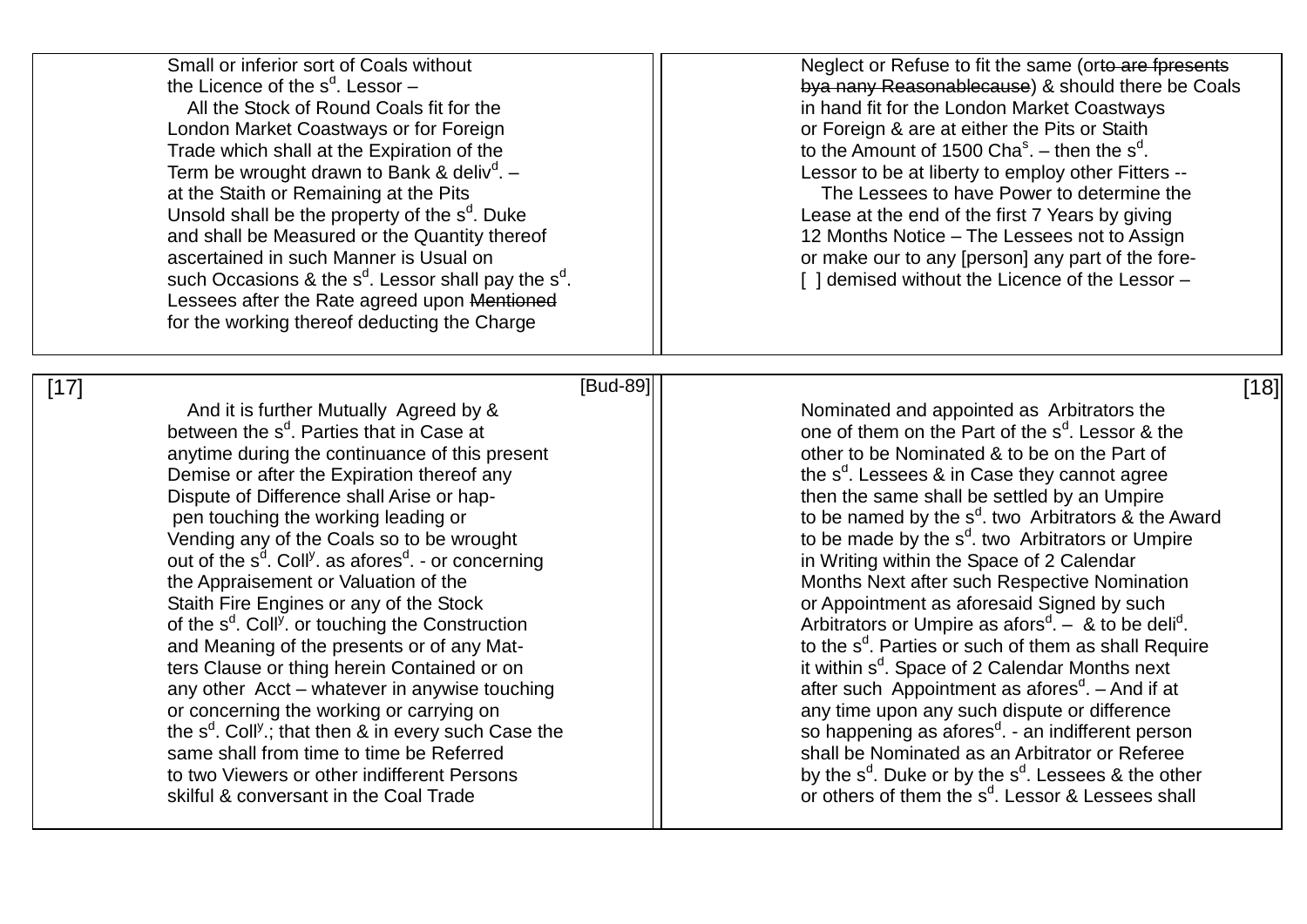| [Bud-89]                                                                                                                                                                                                                                                                                                                                                                                                                                                                                               | [21]                                                                                                                                                                                                                                                                                                                                                |
|--------------------------------------------------------------------------------------------------------------------------------------------------------------------------------------------------------------------------------------------------------------------------------------------------------------------------------------------------------------------------------------------------------------------------------------------------------------------------------------------------------|-----------------------------------------------------------------------------------------------------------------------------------------------------------------------------------------------------------------------------------------------------------------------------------------------------------------------------------------------------|
| [20]<br>Neglect or Refuse for the Space of 3 Weeks<br>after Notice in Writing given to the Agent<br>of the s <sup>d</sup> . Lessor or to the s <sup>d</sup> . Lessees or to<br>their Agent of the s <sup>d</sup> . Coll <sup>y</sup> . to Nominate<br>& Appoint one other indifferent person to be<br>an Arbitrator or Referee then one Arbitrator<br>as Nominated as afores $d -$ shall proceed alone<br>to make his Award of concerning the<br>Dispute Referred to him & such Award so to be         | a Rule of his Majesties Court of King's Bench<br>at Westminster - In Witness.<br>The Valuation of the Materials & Stock at the Com-<br>mencement of Mess <sup>rs</sup> . Errington & Ward's<br>s. d.<br>Lean Amounted to -<br>6267150<br>Mess <sup>rs</sup> . E & W. paid for Live Stock &c. - 1052 3 3 <sup>1/2</sup><br>£ 521511 8 <sup>1/2</sup> |
| made by him in Writing as afores <sup>d</sup> . Ready to<br>be deliv <sup>d</sup> , to the s <sup>d</sup> , several Parties to these<br>Presents or such of them as shall Require the<br>same within the space of 2 calendar Months<br>next after such Nomination shall be final<br>& conclusive to the s <sup>d</sup> . Several Parties to these<br>Presents - And it is also agreed that every Award<br>so to be made by two Arbitrators or by an Umpire<br>or by one Arbitrator shall & may be made | [In Pencil]<br>300<br>306<br>90<br>690                                                                                                                                                                                                                                                                                                              |

| ×<br>۰. |  |
|---------|--|
|---------|--|

| $[22]$                                                                            |     |                          |                |                                                                                                          |     |    | [23]            |
|-----------------------------------------------------------------------------------|-----|--------------------------|----------------|----------------------------------------------------------------------------------------------------------|-----|----|-----------------|
| Materials &c. to be paid for by Mess <sup>rs</sup> . Errington                    |     |                          |                |                                                                                                          | £.  | S. | $\mathsf{d.}$   |
| Ward at Shire Moor Colliery 1776. —                                               |     |                          |                | $Brot: Forward - - -$                                                                                    | 675 | 18 | 11              |
|                                                                                   | £.  | S.                       | d.             | Materials in the Hope Pit -------------------                                                            | 6   | 6  |                 |
| 20 Gin Horses as P. Valuation - - - - - - - - - - - - - - - - -                   | 168 | 6                        |                |                                                                                                          | 3   | 17 | $11\frac{1}{2}$ |
| 21 Underground $D^0$ . as P. $D^0$ . $\cdots$ $\cdots$ $\cdots$ $\cdots$ $\cdots$ | 139 |                          | 6              | $D^{\circ}$ . in the Storehouse at the old Engine                                                        |     |    |                 |
|                                                                                   | 291 | $\overline{\phantom{0}}$ |                | and in Pawlings House - - - - - - - - - - - -                                                            | 5   |    | $10\frac{1}{2}$ |
| Carpenters work shop with Jackcoll                                                |     |                          |                |                                                                                                          | 91  | 14 | 6 <sup>1</sup>  |
| & at Drawwell - - - - - - - - - - - - - -                                         | 9   | 17                       | $4\frac{1}{2}$ | Wood materials in $D^0$ . ----------------------                                                         |     | 19 | $5\frac{1}{2}$  |
| Crooks, Bands & other such Materials -----------                                  | 3   | 19                       | $9\frac{1}{4}$ |                                                                                                          |     |    | $6-1$           |
|                                                                                   | 11  | 8                        | 8              |                                                                                                          |     | 13 | 6 <sup>1</sup>  |
| Moveable Timber &c. in the Store house                                            |     |                          |                |                                                                                                          |     | 15 | $4 \mid$        |
| and Stable at the Engine - - - - - - - - - -                                      | 17  | 10 <sup>1</sup>          | 4              | Gin House $D^{\circ}$ . $\cdots$ $\cdots$ $\cdots$ $\cdots$ $\cdots$ $\cdots$ $\cdots$ $\cdots$ $\cdots$ | 6   | 5  | 10 <sup>°</sup> |
| D <sup>o</sup> . in the Stable, Fore Stables, Garden &c - $\frac{1}{2}$ - - - -   |     | 13 <sub>1</sub>          | $^{2}/_{4}$    |                                                                                                          | 229 |    | 8               |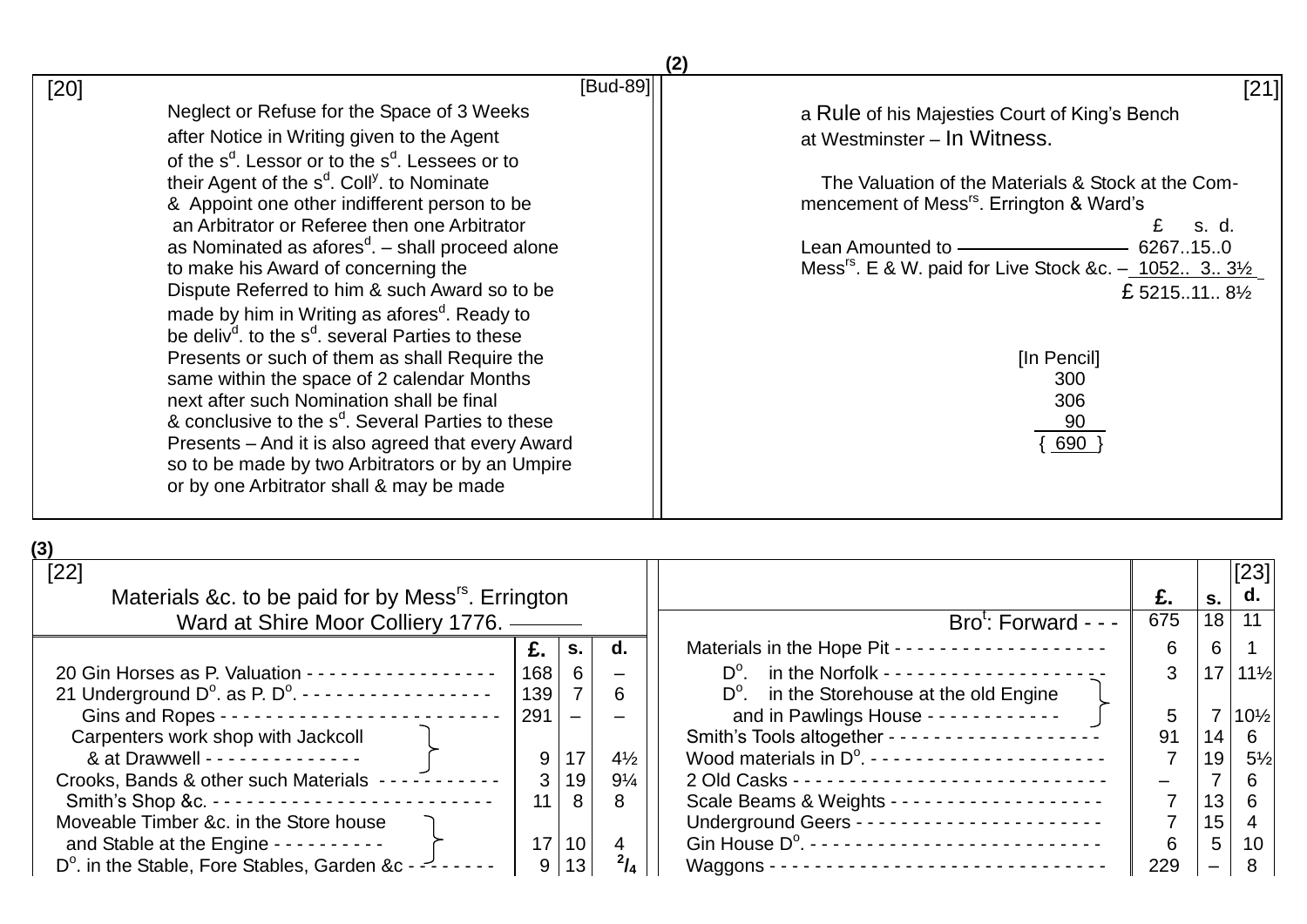| $D^{\circ}$ . in the Dwelling House & Office<br>D <sup>o</sup> , in the Lark Pit<br>$D^{\circ}$ , in the Farewell $D^{\circ}$ .<br>$D^{\circ}$ . in the Orphan $D^{\circ}$ . | 5<br>3<br>4<br>11 | っ<br>13<br>-9<br>10 <sup>1</sup> | ົ | Sundry old Materials at Sundry places - - - - - - - - -<br>Metal on the Beam head ------------------- | 6<br>$\mathbf{r}$<br>J | 10<br>$\mathbf{u}$ |                |
|------------------------------------------------------------------------------------------------------------------------------------------------------------------------------|-------------------|----------------------------------|---|-------------------------------------------------------------------------------------------------------|------------------------|--------------------|----------------|
| $Carrd$ . Forw <sup>d</sup> . - - - - -                                                                                                                                      | 675               | 18                               |   |                                                                                                       | 1052                   |                    | $3\frac{1}{2}$ |

|        |                                                                                                                                                                                                                                                                                                                                                      | (4)                  |                                                                                                                                                                                                                                                                                                                                                                                                                                                                                                                                                                                                                                                                                                                                                                                                                                                                                                                                                                                                                                                 |      |
|--------|------------------------------------------------------------------------------------------------------------------------------------------------------------------------------------------------------------------------------------------------------------------------------------------------------------------------------------------------------|----------------------|-------------------------------------------------------------------------------------------------------------------------------------------------------------------------------------------------------------------------------------------------------------------------------------------------------------------------------------------------------------------------------------------------------------------------------------------------------------------------------------------------------------------------------------------------------------------------------------------------------------------------------------------------------------------------------------------------------------------------------------------------------------------------------------------------------------------------------------------------------------------------------------------------------------------------------------------------------------------------------------------------------------------------------------------------|------|
| $[24]$ |                                                                                                                                                                                                                                                                                                                                                      | [Bud-89] [In Pencil] | See Extract from Leases<br>Further over $- - - - - - -$<br>Heads of the Articles of Agreement entered<br>into the 9 <sup>th</sup> . day of April 1796 Between the<br>Duke of Northumberland & Joseph Lamb<br>George Waldie, John Walker & Jacob Maud -<br>Esq <sup>rs</sup> . - For Flatworth Colliery being<br>within or under the Lands or Grounds of High<br>& Low Flatworth, The Ridges, & Under the Allot-<br>ments made on the late Division of their<br>Moor in the Parish of Tynemouth & County<br>of Northland. -<br>$1st$ – The entry to be on the 29 <sup>th</sup> . Sept – 1797.<br>The Lands under which the Coll <sup>y</sup> . lies is boundered<br>as follows that is to say By the Ancient Infield<br>Lands of East Chirton Middle Chirton & Preston<br>in the $s^d$ . Parish on or towards the East – by the<br>Ancient Infield Lands of Murton in the said<br>Parish & by the Ancient Infield Lands of Earsdon<br>& Backworth in the s <sup>d</sup> . Parish of Earsdon on<br>or towards the North – by the Ground late part | [25] |
| $[26]$ | [Bud-89]<br>of Killingworth Moor Lands of High & low<br>Willington on or towards the West and by the River<br>Tyne on or towards the South -<br>The Lessees to have Power to make an Outstroke<br>from the s <sup>d</sup> . Coll <sup>y</sup> . into the Adjoining Coll <sup>y</sup> .<br>belonging to Mess <sup>rs</sup> . Bewick & Craister if the |                      | The Lessees Agree that they will immediately<br>after the 29 <sup>th</sup> . day Sep <sup>t</sup> . next ensuing begin to<br>Bore, Sink & procecute their all & every the $s^d$ .<br>Works and some as to make his a $[-]$ Current<br>going Coll <sup>y</sup> . on or before the $s^d$ . 29 <sup>th</sup> . day Sep <sup>t</sup> . 1798 –<br>The Lessees to pay 40 <sup>°</sup> . P. Ten each Ten to contain                                                                                                                                                                                                                                                                                                                                                                                                                                                                                                                                                                                                                                    | [27] |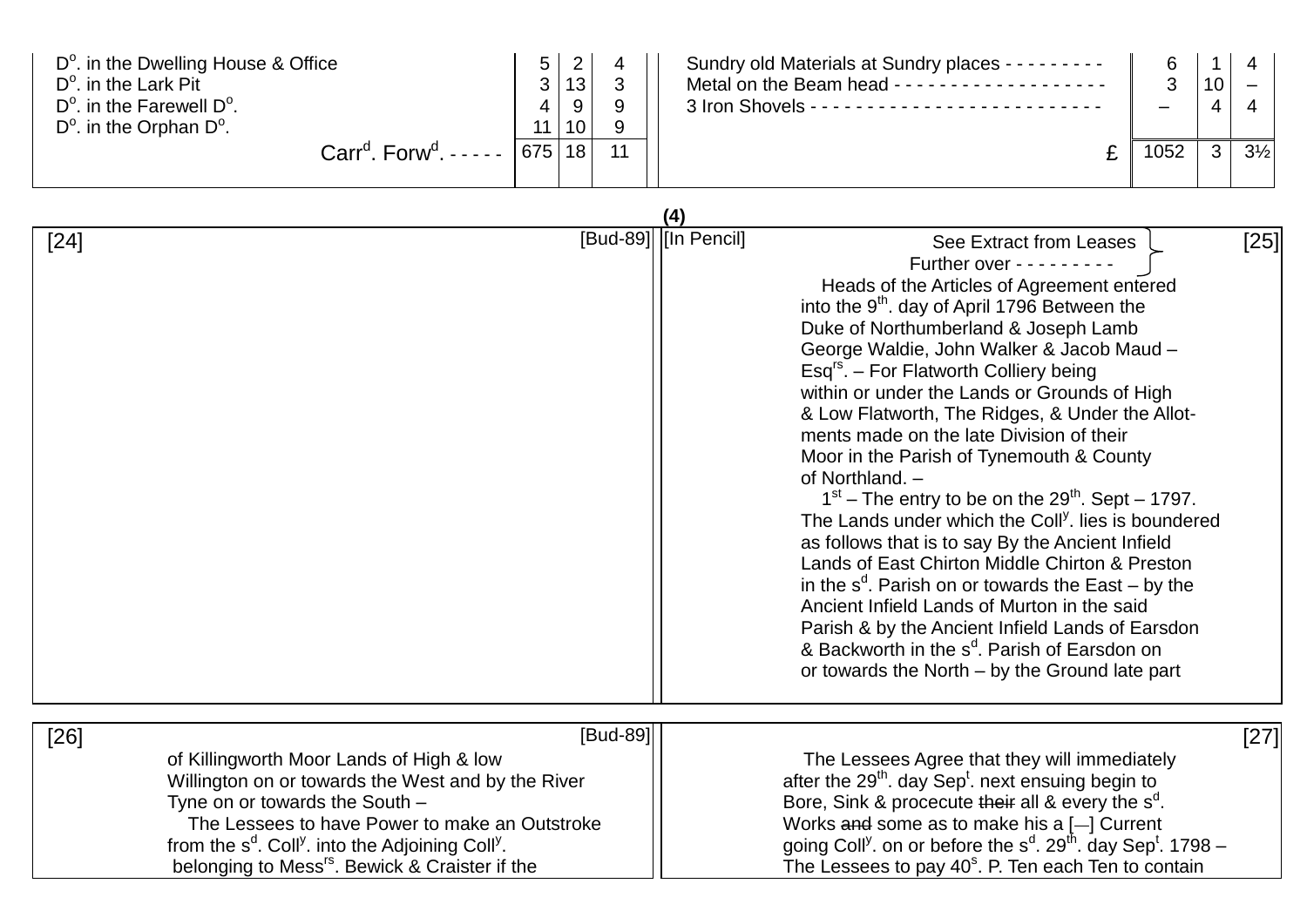| s <sup>d</sup> . Mess. B & C. will Consent thereto.<br>The Lessees to have liberty to make Bricks &<br>Tyles &c. &c. $-$<br>The Lessor reserves the Power of letting Way-<br>leaves for any other Collieries & agrees to pay<br>$2s$ / 6 <sup>d</sup> P. Mile for every Ten of Coals carr <sup>d</sup> .<br>upon the Waggon Way of the s <sup>d</sup> . Lessees or<br>else to Purchase one half of such Waggon<br>by Valuation to be left at the Opinion of<br>the $s^d$ . Lessees. $-$<br>The Term to be 22 Years from $29^{th}$ . Sep <sup>t</sup> . 1798<br>& will expire 29 <sup>th</sup> . Sep <sup>t</sup> . 1820.                                                                                                                                                                                                                                                                                                                                                                  | 420 Bolls equal to 171/2 Cha <sup>s</sup> . Newcastle Mea <sup>r</sup> .<br>for what Coals may be wrought out of the<br>$s^{d}$ . Coll <sup>y</sup> . before the $s^{d}$ . 29 <sup>th</sup> . Sep <sup>t</sup> . 1798 -<br>Certain Rent to be £1500 P. Ann <sup>m</sup> , for 750<br>Tens of Coals (such Measure as Afores <sup>d</sup> .) to be<br>paid half Yearly eg on the 25 <sup>th</sup> . Day of Mar; &<br>$29th$ . day of Sep <sup>t</sup> . – clear of all Cesses & Taxes whatsoever<br>the first payment to be made on such of the s <sup>d</sup> . half<br>Yearly days of Payment as shall next happen after<br>the Commencement of the s <sup>d</sup> . Term & the Overs<br>to be $40^{\circ}$ . P. Ten – Also the Sum of $3^{\circ}$ . / $6^{\circ}$ . P. Ten<br>for each Ten of Coals that shall be wrought out                                                                                                                                                                                                                                                |
|-------------------------------------------------------------------------------------------------------------------------------------------------------------------------------------------------------------------------------------------------------------------------------------------------------------------------------------------------------------------------------------------------------------------------------------------------------------------------------------------------------------------------------------------------------------------------------------------------------------------------------------------------------------------------------------------------------------------------------------------------------------------------------------------------------------------------------------------------------------------------------------------------------------------------------------------------------------------------------------------|-------------------------------------------------------------------------------------------------------------------------------------------------------------------------------------------------------------------------------------------------------------------------------------------------------------------------------------------------------------------------------------------------------------------------------------------------------------------------------------------------------------------------------------------------------------------------------------------------------------------------------------------------------------------------------------------------------------------------------------------------------------------------------------------------------------------------------------------------------------------------------------------------------------------------------------------------------------------------------------------------------------------------------------------------------------------------------|
|                                                                                                                                                                                                                                                                                                                                                                                                                                                                                                                                                                                                                                                                                                                                                                                                                                                                                                                                                                                           |                                                                                                                                                                                                                                                                                                                                                                                                                                                                                                                                                                                                                                                                                                                                                                                                                                                                                                                                                                                                                                                                               |
| [Bud-89]<br>$[28]$<br>of Mess <sup>rs</sup> . Bewick & Craister Coll <sup>y</sup> . by Means of<br>such Outstroke – Also the further Rent of $3s$ . / $6d$ .<br>P. Ten for every Ten of Coals as shall be wrought<br>as afores <sup>d</sup> . & drawn to Bank at any of the Pit<br>or Pits of the Coll <sup>y</sup> . herein agreed to be demised<br>And also the further sum of $7^{\circ}$ . / $6^{\circ}$ . For every<br>such Ten of Coals as shall be wrought<br>drawn to Bank and led along the Lands & Grounds<br>of him the s <sup>d</sup> . Duke of Northland which<br>last Sums to be paid Yearly at the Term of<br>Ladyday or Michaelmas -<br>The Lessees to pay the Dukes Tenants double<br>Rent & Acc for all Damages -<br>A Barrier of 20 Yards to be left against every<br>adjoining Coll <sup>y</sup> . $-$<br>To have the Power to make up Shorts -<br>To pay no Rent for such Coals as may be used<br>by the Fire Engines, drawing Coals &c. or for<br>Workmens firing - | [29]<br>The Lessees to have a Power to determine the<br>Lease at the end of the first 5 Years to be reckoned<br>from the $29th$ . day Sep <sup>t</sup> . – now next ensuing<br>and at the end of any one Year after the Ex-<br>piration of the s <sup>d</sup> . 5 Years by giving 12 Ca-<br>lendar Months previous Notice in Writing --<br>The Lessees agree to take and pay for all the<br>Materials now in the Possession of Mess <sup>rs</sup> . Erring-<br>ton & Ward as they are Valued at Expiration<br>of Mess <sup>rs</sup> . E & W's Lease -<br>The Lessees to have 3 Months allowed them<br>at the Expiration of the Lease for Lead <sup>s</sup> . Away<br>the Coals which may then be wrought & lying at the<br>Coll <sup>y</sup> . $-$ & 12 Months for leading the Materials<br>$A$ way $-$<br>The Lessees to have the Farm now in the<br>Possession of Mess <sup>rs</sup> . E & W. but should Backworth<br>Coll <sup>y</sup> . be Let then the s <sup>d</sup> . Lessees to give up 200 Acres<br>of the s <sup>d</sup> . Term to the Lessee of Backworth Colliery |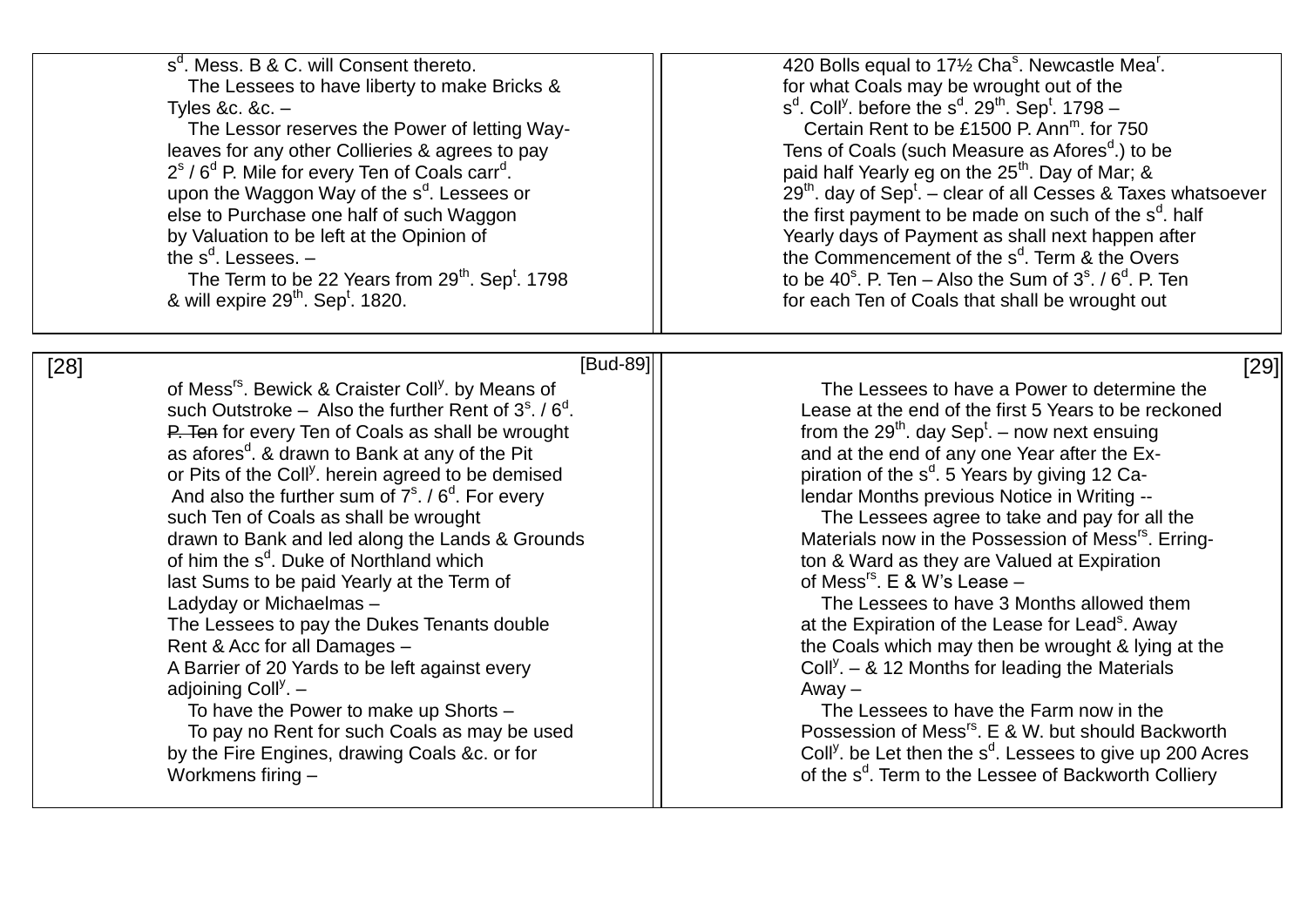|                                                                                                                                                                                                                                                                                                                                                                                                                                                                                                                                                                                                                                                                                                                                   |          | (5)                                                                                                                                                                                                                                                                                                                                                                                                                                                                                                                                                                                                                                                                                                                                                                                                                                                                                                                                                                                                  |
|-----------------------------------------------------------------------------------------------------------------------------------------------------------------------------------------------------------------------------------------------------------------------------------------------------------------------------------------------------------------------------------------------------------------------------------------------------------------------------------------------------------------------------------------------------------------------------------------------------------------------------------------------------------------------------------------------------------------------------------|----------|------------------------------------------------------------------------------------------------------------------------------------------------------------------------------------------------------------------------------------------------------------------------------------------------------------------------------------------------------------------------------------------------------------------------------------------------------------------------------------------------------------------------------------------------------------------------------------------------------------------------------------------------------------------------------------------------------------------------------------------------------------------------------------------------------------------------------------------------------------------------------------------------------------------------------------------------------------------------------------------------------|
| $[30]$                                                                                                                                                                                                                                                                                                                                                                                                                                                                                                                                                                                                                                                                                                                            | [Bud-89] | [31]<br>Heads of the Agreement for Murton Colliery<br>between the Duke of Northumberland<br>and $M^r$ . Plummer —<br>The Entry to be at Mich <sup>s</sup> . 1796<br>To hold the s <sup>d</sup> . Colliery from Mich <sup>s</sup> . 1798<br>to Mich <sup>s</sup> . 1819 viz. 21 Years $-$<br>To be made a Way \< current > going Coll <sup>y</sup> . on or before<br>$29th$ . day of Sep <sup>t</sup> . 1798.<br>The Lessee to Pay $26^{\circ}$ . / $8^{\circ}$ . for each Ten Coals<br>(Accounting 420 Bolls N.castle Coal Measure to<br>each Ten = to 17 / 2 Cha <sup>s</sup> . Which shall or may<br>be wrought or gotten out of the s <sup>d</sup> . Coll <sup>y</sup> . before<br>the 29 <sup>th</sup> . day of Sep <sup>t</sup> . 1798 for Sea Sale & 15 <sup>s</sup> . P. Ten<br>for Landsale or Coals sold to the Saltpans to<br>be paid half yearly free & Clear of all Cesses & Taxes<br>whatsoever - Certain Rent to be £800 P. Annum<br>and to be allowed 600 Tens Round Coals - & to pay |
| $[32]$<br>$26s$ . / $8d$ . for Overs and 15 <sup>s</sup> . For Landsale –<br>To pay the Lessors Tenants & the Tenants<br>or owners of Murton Grounds double<br>Rents P. Acre – and to save harmless the<br>Lessor from all Actions Costs, Suits &c. -<br>To leave a barrier of 20 Yards against<br>this and every adjoining Coll <sup>y</sup> . $-$<br>The Lessee to have Power to make up shorts<br>The Lessee not to pay any Rent for the Coals<br>used in the Fire Engines, or by the Ma-<br>chines and in drawing Coals, or used<br>by the Workmen -<br>The Lessee to have a power to determine<br>these Articles at the end of 12 Months to be<br>computed from the 29 <sup>th</sup> . Sep <sup>t</sup> . Ins <sup>t</sup> . | [Bud-89] | [33]<br>at the end of every Subsequent year on giving<br>12 Months Notice in writing -<br>The Lessee to have 200 Acres of the Land lying<br>most Contiguous to the s <sup>d</sup> . Coll <sup>y</sup> . & which Land<br>is now in the Possession of Mess <sup>rs</sup> . Erring-<br>ton & Ward as Tenants thereof at such Rent<br>as His Grace's Commissioners shall fix<br>The Lessee Agrees not to sell any Kiln Coals<br>so as to Prejuse the sale of such Kiln or<br>Fire Coals at ColourCoats -<br>To be allow <sup>d</sup> . Staith Room & Way leave thro'<br>his Grace's Grounds free of Expence -<br>To pay the Lessees of Flatworth Coll <sup>y</sup> .<br>$2s$ / 6 <sup>d</sup> P. Ten P. Mile for leading Coals along<br>their Waggon Way or du to purchase                                                                                                                                                                                                                               |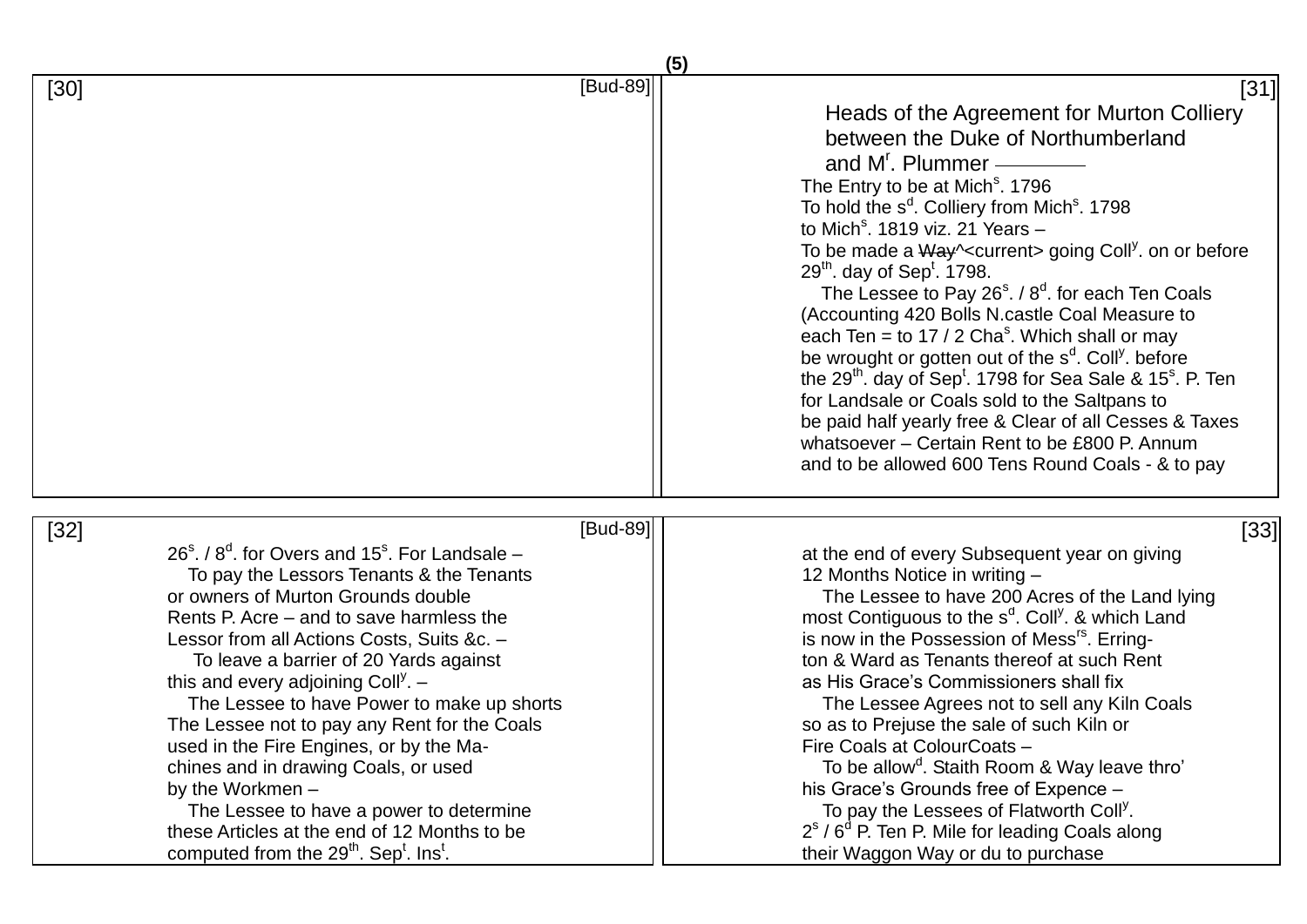|        | likewise at the end of the $2^{nd}$ . $[-]$ & also                                                                                                                                                                                                                                                                                                                                                                                                           | half of such Wag. Way at the Option of<br>the M <sup><i>E</i></sup> . Plummer Lessees of<br>$Flatworth -$                                                                                                                                                                                                                                                                                                                                                                                                                                                                                                                                                                                                                                                                                                                                                                                                                                                                                                                                                                                                               |
|--------|--------------------------------------------------------------------------------------------------------------------------------------------------------------------------------------------------------------------------------------------------------------------------------------------------------------------------------------------------------------------------------------------------------------------------------------------------------------|-------------------------------------------------------------------------------------------------------------------------------------------------------------------------------------------------------------------------------------------------------------------------------------------------------------------------------------------------------------------------------------------------------------------------------------------------------------------------------------------------------------------------------------------------------------------------------------------------------------------------------------------------------------------------------------------------------------------------------------------------------------------------------------------------------------------------------------------------------------------------------------------------------------------------------------------------------------------------------------------------------------------------------------------------------------------------------------------------------------------------|
|        |                                                                                                                                                                                                                                                                                                                                                                                                                                                              | (6)                                                                                                                                                                                                                                                                                                                                                                                                                                                                                                                                                                                                                                                                                                                                                                                                                                                                                                                                                                                                                                                                                                                     |
| $[34]$ | $[Bud-89]$                                                                                                                                                                                                                                                                                                                                                                                                                                                   | $[35]$<br>Heads of Shire Moor Bond 1795 -<br>The Bond expires on the 18 <sup>th</sup> . Day of Oct <sup>r</sup> .<br>For each Score of Coals [-1000] consisting of<br>20 - Twenty one Peck Corves which shall be<br>wrought out of the old Winning in the Whole<br>Mine in the Main Coal Seam & to be[Str]eak<br>full $1s / 8d - 8$ when working in the Broken Mine<br>as full as $1s / 5d - And$ for working the whole Mine<br>in any of the Pits of the New winning in the afore <sup>d</sup> .<br>Coll <sup>y</sup> . the Measure as afors <sup>d</sup> . – and Kirving upon<br>the Bottom Coal and throwing by the $s^d$ . Kirvings<br>at least one Corf of such deal Small / exclusive of<br>Clay Slate Stone Band or any other Refuse) for every)<br>Score of Merchantable Ship Coals sent to Bank<br>Streak full $3s$ . - By the Score for every Yard of<br>Single head <sup>s</sup> . Wrought by one Man $1s$ . – and holing the<br>Walls at $10^d$ . – P. Yard – $6^d$ . for turning a Board outg<br>Main headways $-4^d$ . P. hose for double working<br>$4d$ . P. Score for working under the [S]op and when |
| $[36]$ | [Bud-89]                                                                                                                                                                                                                                                                                                                                                                                                                                                     | [37]                                                                                                                                                                                                                                                                                                                                                                                                                                                                                                                                                                                                                                                                                                                                                                                                                                                                                                                                                                                                                                                                                                                    |
|        | $\text{Req}^d$ to work the afores <sup>d</sup> . Seam of Coal by kirving<br>in the middle and throwing away Small as afore".<br>$2s$ / $2d$ by the Score & when working in the Pillars<br>in any of the Pits in the New Winning by Judding<br>them & Kirving upon the Bottom Coal of the<br>$1d$ . Seam & throwing away small as afores <sup>d</sup> . 2 <sup>s</sup> / 2 <sup>d</sup><br>When by the Jenking then & Kirving as afores <sup>d</sup> . by the | every 20 Yards put beyond that distance And<br>that such Rates or prices for working and other<br>Seam or Newpi in the s <sup>d</sup> . Coll <sup>y</sup> . as shall all be<br>settled and ascertained by an Indifferent Person<br>being either a Viewer or one Skilled in working<br>Collieries in the Space of 14 days after the<br>working such Seam or Newpit - And it is                                                                                                                                                                                                                                                                                                                                                                                                                                                                                                                                                                                                                                                                                                                                           |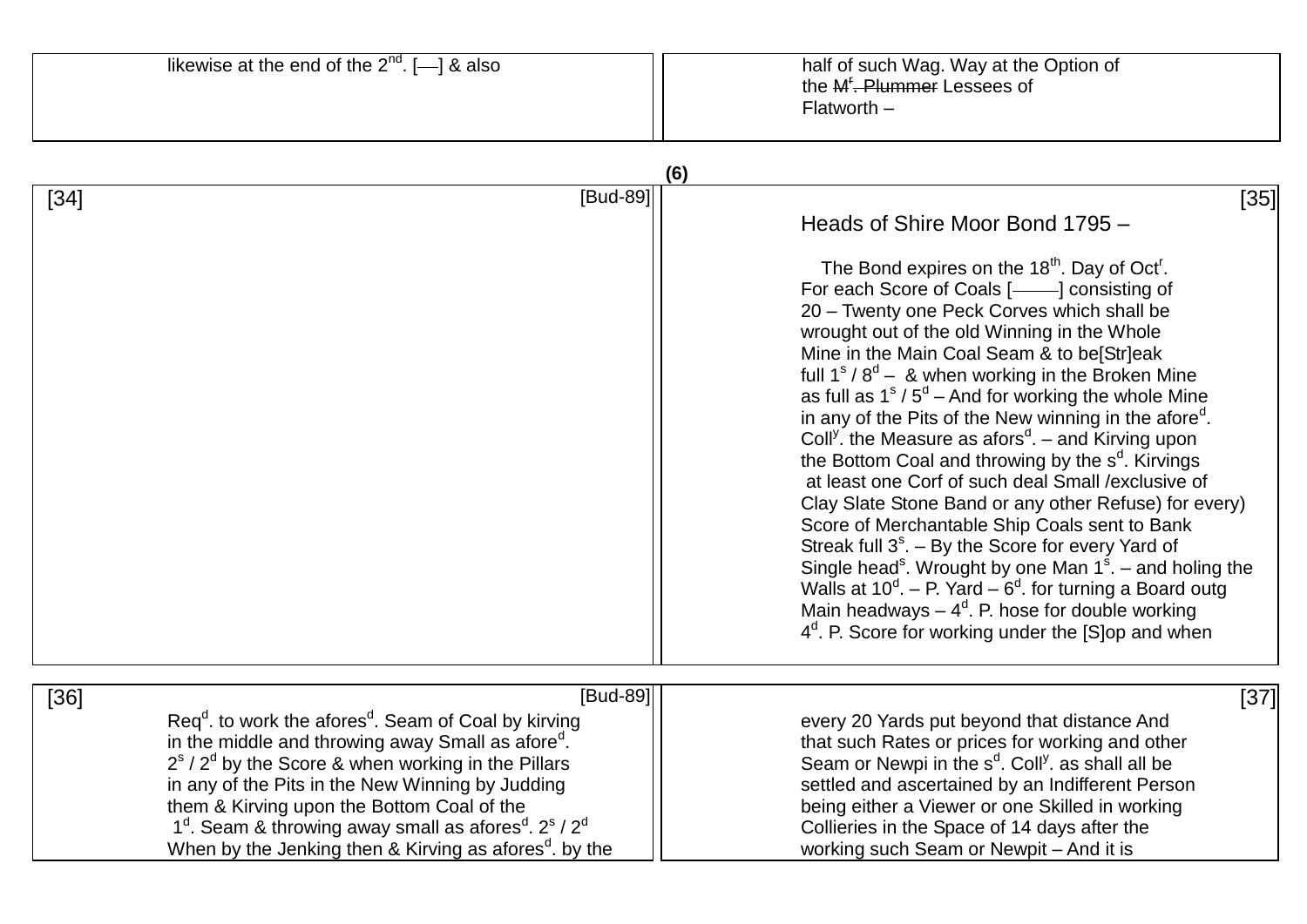| Bottom Coal & throwing by small as afore 2 <sup>s</sup> / 8 <sup>d</sup><br>P. Score – & for every yard of head <sup>s</sup> . $8^d$ . – And when<br>Working in Wet Boards, or places that have [Ramble]<br>such Consideration as the Agent Viewer, and<br>overmen shall think Reasonable and for<br>working by the Shift which shall be done at<br>every Reasonable Request $1s / 4d$ and for putting<br>every Score of Coals such Measure as afores <sup>d</sup> .<br>and so in Proportion to such Measure from<br>Boards or places not exceeding the distance<br>one with another of Sixty Yards from each<br>Pit Shaft $10^d$ . and $1^d$ . by the lease more for                                                                                                                                                                                                                                                                                                                                                                                                                                                                                                                                                                                                          | agreed that if the Size of the [Corves] be either en-<br>larged or lessened that the Rates or prices above<br>Mentioned shall be enlarged or diminished ac-<br>cordingly in Proportion as the Corf is made<br>bigger or lesser - any Married Man being a<br>hewer shall have a Room & 10 Fothers of leads<br>allowed him for $3d$ . P. Week to deduct out<br>of his Wages – to be paid their Wages or Earn <sup>s</sup> .<br>at least once in every 14 days – and shall & will<br>Provide a Sufficient Number & Quantity of Candles<br>Oil & Lamps and all other Necessary Utensils<br>Implements & Materials except Picks which<br>every hewer is to find & provide for himself                                                                                                                                                                                                                                                                         |
|--------------------------------------------------------------------------------------------------------------------------------------------------------------------------------------------------------------------------------------------------------------------------------------------------------------------------------------------------------------------------------------------------------------------------------------------------------------------------------------------------------------------------------------------------------------------------------------------------------------------------------------------------------------------------------------------------------------------------------------------------------------------------------------------------------------------------------------------------------------------------------------------------------------------------------------------------------------------------------------------------------------------------------------------------------------------------------------------------------------------------------------------------------------------------------------------------------------------------------------------------------------------------------|----------------------------------------------------------------------------------------------------------------------------------------------------------------------------------------------------------------------------------------------------------------------------------------------------------------------------------------------------------------------------------------------------------------------------------------------------------------------------------------------------------------------------------------------------------------------------------------------------------------------------------------------------------------------------------------------------------------------------------------------------------------------------------------------------------------------------------------------------------------------------------------------------------------------------------------------------------|
| [Bud-89]<br>$[38]$<br>having the same sharpened & carried Gratis as often<br>as Occasion shall Require - And shall & will<br>as often as any Accident casualty or disaster<br>shall unavoidably happen or befall the s <sup>d</sup> . Coll <sup>y</sup> .<br>whereby the s <sup>d</sup> . Work or Labour shall be stopped hidden<br>or Obstructed for a time Retain turn over or<br>employ the s <sup>d</sup> . several other Persons hereby hired<br>& Bound either in some other Coll <sup>y</sup> , or in<br>husbandry work or in some other lawful<br>Work or Labour for Reasonable Wages untill<br>the Removal of such cause be effected so as they<br>can Return to their Respective Employments<br>in the s <sup>d</sup> . Coll <sup>s</sup> . for the Remainder of the s <sup>d</sup> . Term<br>They the s <sup>d</sup> . several other Parties as shall have [lons]<br>being Minors once for them that they shall<br>[ ] & execute all the orders & directions of the $s^d$ .<br>[E & W.] or their Agents &c. or [] for by default<br>to pay $1d$ . – Corves not beg Streak full to shall<br>go for Nothing & for every Corf sent to Bank<br>subq. the $s^d$ . Cov <sup>s</sup> . by either Dirty, foul or $[$ 1<br>with Clay & there shall & may be deducted &c.[re] | [39]<br>tained out of the Wages or earn <sup>s</sup> . of the Respective<br>Persons so hired & bound as afores <sup>d</sup> . $1d$ – if the $1d$ –<br>usual Parties or any of them shall absent himself<br>from the lessees of the s <sup>d</sup> . Coll <sup>y</sup> or not work<br>a Sufficient days work & what the Overmang<br>fairly & justly places them without a leesors<br>ably & Sufficiently cause to the principal [Agent]<br>of the $s^d$ . Coll <sup>y</sup> . shall pay $1^s$ . for every day<br>They hereby agreed that every Married Man<br>[-iolding] shall pay 4 <sup>d</sup> . & every Young Man<br>By a hewer shall pay $2d$ . Every 14 days to the<br>person employed in the $s^d$ . Coll <sup>y</sup> . by the $s^d$ .<br>Mes. $E & W -$<br>£ s d<br>£s<br>The Men last year of 11, if Man' $-$ & Young Men 1116<br>B<br>£ s<br>and the Drivers 106 each<br>There are 81 Names set to this Bond, including<br>Drivers & Banksmen- |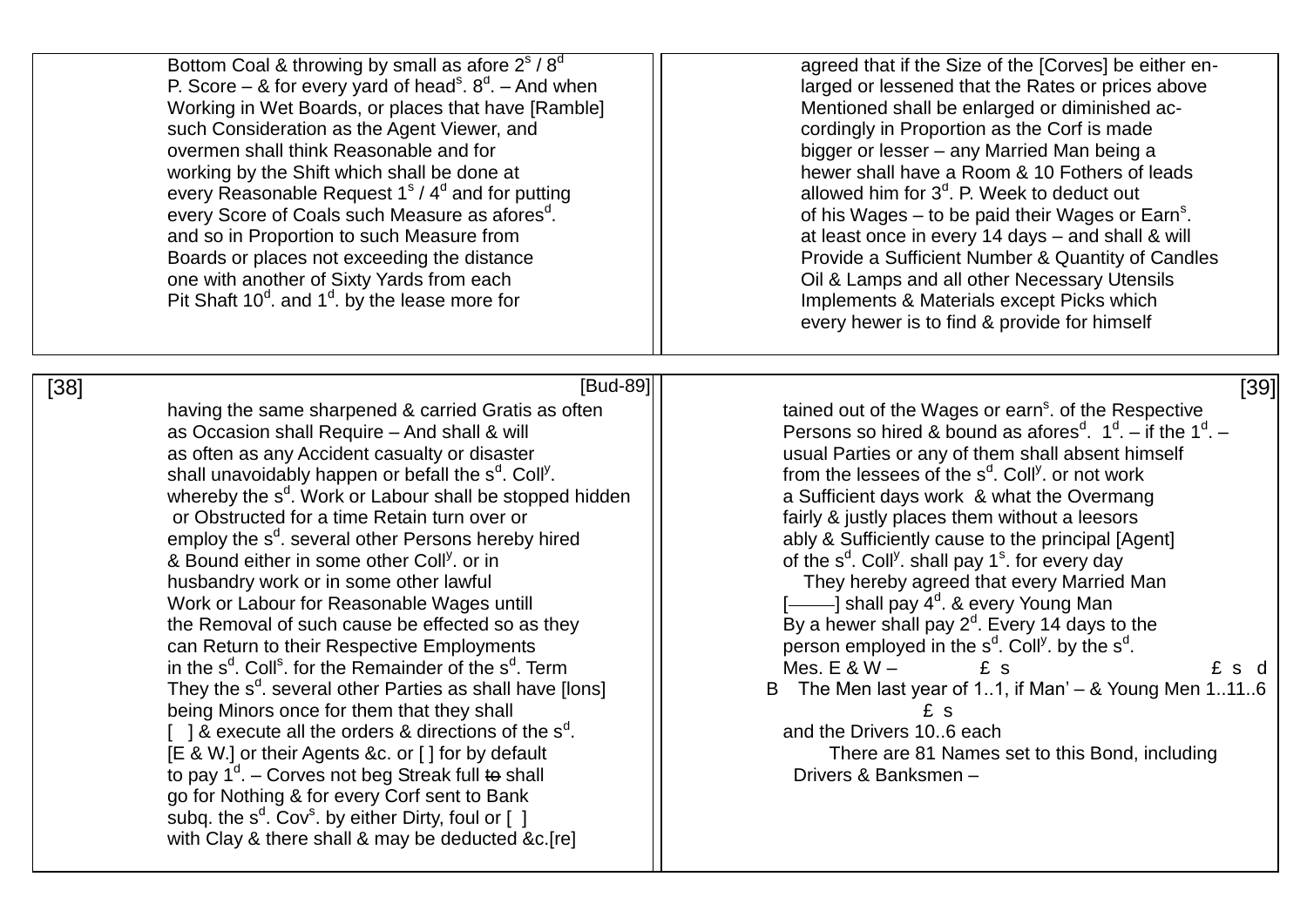|                                                                                                                                                                                                                                                                                                                                                                                                                                                                                                                                                                                                                                                  | (7)                                                                                                                                                                                                                                                                                                                                                                                                                                                                                                                                                                                                                            |
|--------------------------------------------------------------------------------------------------------------------------------------------------------------------------------------------------------------------------------------------------------------------------------------------------------------------------------------------------------------------------------------------------------------------------------------------------------------------------------------------------------------------------------------------------------------------------------------------------------------------------------------------------|--------------------------------------------------------------------------------------------------------------------------------------------------------------------------------------------------------------------------------------------------------------------------------------------------------------------------------------------------------------------------------------------------------------------------------------------------------------------------------------------------------------------------------------------------------------------------------------------------------------------------------|
| [Bud-89]<br>$[40]$                                                                                                                                                                                                                                                                                                                                                                                                                                                                                                                                                                                                                               | $[41]$<br>Heads of the Lease between<br>Mess <sup>rs</sup> . Bewick & Craister &<br>Mess: Maude & Walker for<br>Low Willington Coll <sup>y</sup> . in the<br>Parish of Walls-end.<br>The Lessees to have a Power to<br>lay Waggon Ways & lead the Coals<br>from the (Duke of Northumberland &<br>Coll <sup>y</sup> . down such Waggon Ways but<br>the Way is not to exceed 15 yds in<br>Breadth except where Bridges or<br>Batteries are Necessary - to have<br>Power to make Erections of every<br>Kind on the Lands of High & low<br>Willington both^ <for> the Carrying on</for>                                            |
| [Bud-89]<br>$[42]$<br>of the Coll <sup>y</sup> . hereby demised as well<br>as the Duke of Northumberl <sup>ds</sup> .<br>Coll <sup>y</sup> . to have Power to make<br>as many Outstrokes into the duke<br>of Northumberl <sup>ds</sup> . Coll <sup>y</sup> as may<br>be thought Necessary - but to be<br>made so that they may be effec-<br>tually stopped up by Frame<br>Dams – to have Power to Win<br>Stones, make Bricks & Tyles for<br>Erections for the use of the Coll <sup>y</sup> .<br>hereby demised but for no other Purpose<br>The Lessors to have Power to let<br>Way leaves thro' the Land of High<br>& Low Flatworth & lay Waggon | [43]<br>the Lessors Tenants, or Servants to<br>have liberty to cross the Waggon<br>Ways of the s <sup>d</sup> . Lessees for the Purpose<br>of lead <sup>g</sup> , any thing to or from<br>their Farms without Paying any<br>Satisfaction for the same -<br>Term of 31 Years from<br>the 12 <sup>th</sup> . May 1792.<br>Certain Rent 200 £. P. Over[run]<br>to Commence from the Expiration<br>of the first Year of the s <sup>d</sup> . Term<br>to be allowed $\sim$ as> many Tens of 420<br>Bolls ea. (Each Boll to Contain<br>36 Winchester Gallons) ^ <as> at 15<sup>s</sup>. /-<br/>will Amount to the Rent of £200.</as> |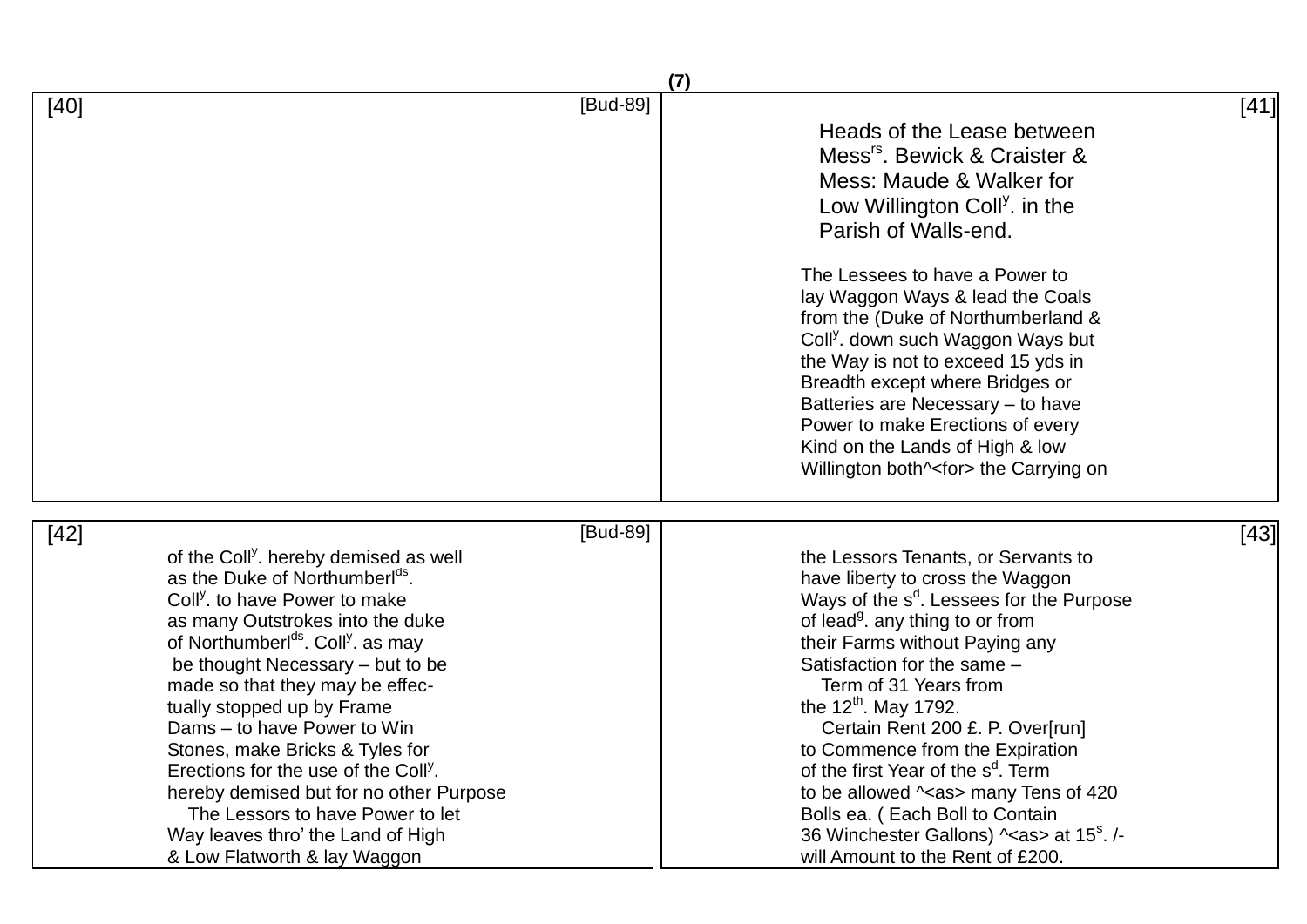| $[45]$<br>hereby demised. If the s <sup>d</sup> . Rents should<br>not be P <sup>d</sup> . within 60 days after the<br>same become due then the Lessors<br>have Power to distrain & sell the                                                                                                                                                                                                                                                                                                                                                                                                                               |
|---------------------------------------------------------------------------------------------------------------------------------------------------------------------------------------------------------------------------------------------------------------------------------------------------------------------------------------------------------------------------------------------------------------------------------------------------------------------------------------------------------------------------------------------------------------------------------------------------------------------------|
| Coals & stop the Waggons & till<br>such Rent be $P^d$ . & should the Rent<br>be in Arrear 90 days then the<br>Lessors have the Power to Enter<br>J the $s^d$ . upon the $s^d$ . Coll <sup>y</sup> . & for<br>$\lceil$   Retain the same – to have<br>Power to make up Shorts to Pay<br>the s <sup>d</sup> . Rents Clear of all deductions<br>& also to Pay all Cesses & Taxes -<br>to Pay double Satisfaction for damages<br>of 2 indifferent Persons to settle<br>the same one to be chosen by the                                                                                                                       |
| [47]<br>And shall not mix any of the<br>Coals of the demised Coll <sup>y</sup> . with the<br>Coals of the duke's Coll <sup>y</sup> . until<br>they be deposited in the Staith -<br>The Lessees are Confined not to<br>have Waggons to contain above<br>20 Bolls without a Licence. to<br>give Notice in Writing [any] Year within<br>1 Week after the $12^{\text{th}}$ . May of the<br>[say] they Mean to have their<br>Costs to lead Coals not to the<br>Staith – to deliver an $Acct$ . if<br>Requested Once a Month of the<br>Workg the [adines] $-$ & also the<br>Lead $\lceil$ ] of the Duke's Coll <sup>y</sup> . - |
|                                                                                                                                                                                                                                                                                                                                                                                                                                                                                                                                                                                                                           |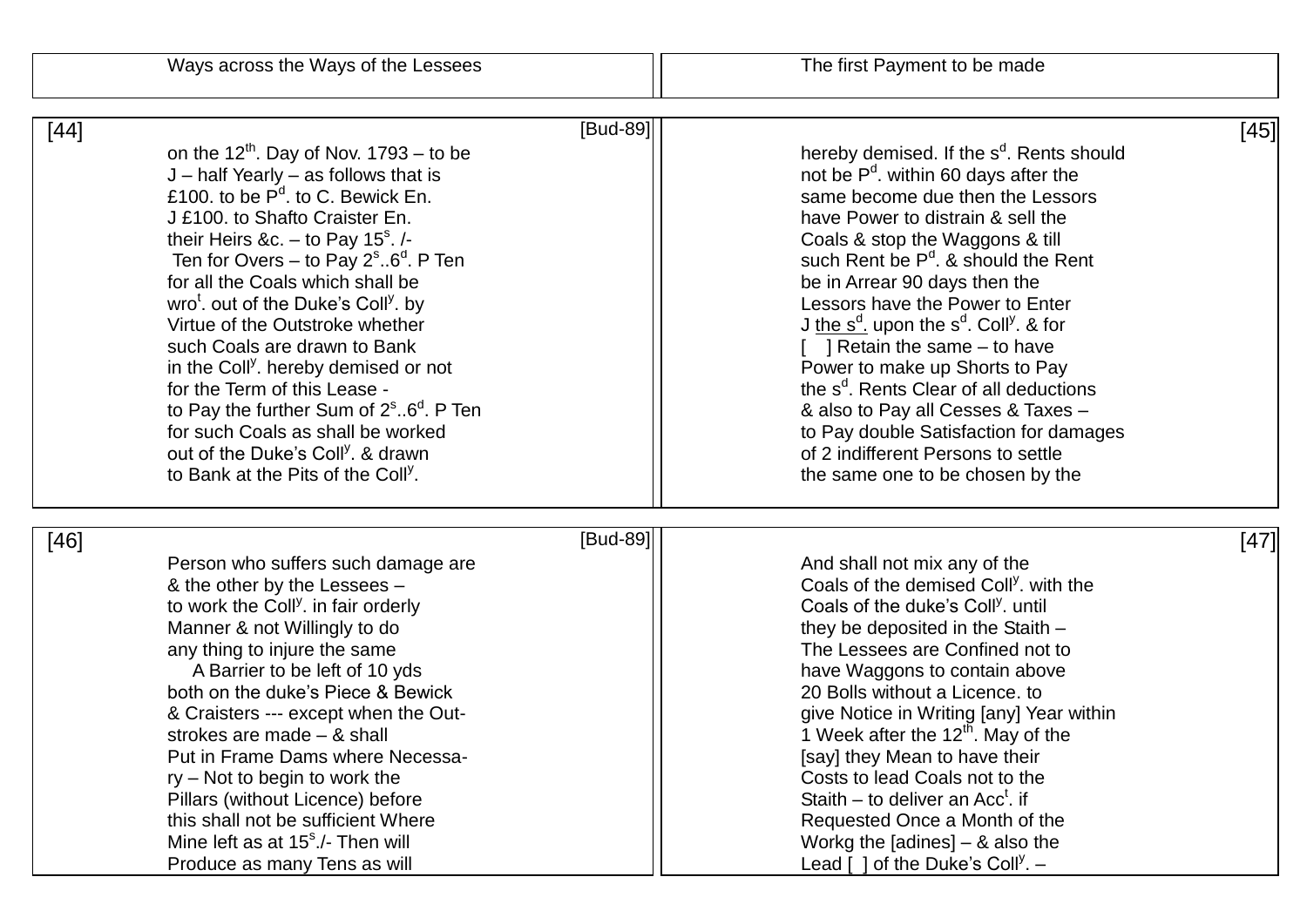Am<sup>t</sup>. to the Sum of £200 P. Ann<sup>m</sup>.

| [Bud-89]<br>$[48]$<br>The Lessors to have Power to take<br>copy's of the Overman & Staithman's<br>Books - both of the Dukes & their<br>own Coll <sup>y</sup> , to have Power to Keep<br>a Clerk at either Coll <sup>y</sup> . to have<br>Power to Measure the Waggons -<br>& if they be larger than they<br>ought to be to have Power to Stop<br>them at either Coll <sup>y</sup> . & to Reckon<br>the Over Measure from 6 Calandar<br>Months Preceding such Gauge or Mea-<br>surement except they have been<br>Measured in that time in which<br>Case the Over Measure to be Reckon<br>from the time such Cart Mea-<br>surment took Place - to<br>have a Power to descend the Pits of<br>both Coll <sup>y</sup> . | $[49]$<br>To Keep Gates &c. $-$ & the Farmers of<br>Bewick & Craisters Lands to Keep<br>them if they will do it as Reason-<br>able as other People - The Tenants<br>of the s <sup>d</sup> . Bewick & Craister to have all<br>the [Cory] lead both Underg <sup>d</sup> . & at bank<br>if, they Request it at $1s$ . a Cart Load –<br>except the Lessees farm some of<br>the Lessors ground in which Case<br>they have Power to make any of<br>the [] having it themselves - To Cover up<br>All old Pits & Pay damage by not<br>doing so $\&$ indemnify the Lessor $ag^{\alpha}$ .<br>any such Damage - to deliver<br>up the $s^d$ . Coll <sup>y</sup> . at the end of the $s^d$ .<br>Term & also all the Buildings ( [ |
|--------------------------------------------------------------------------------------------------------------------------------------------------------------------------------------------------------------------------------------------------------------------------------------------------------------------------------------------------------------------------------------------------------------------------------------------------------------------------------------------------------------------------------------------------------------------------------------------------------------------------------------------------------------------------------------------------------------------|-----------------------------------------------------------------------------------------------------------------------------------------------------------------------------------------------------------------------------------------------------------------------------------------------------------------------------------------------------------------------------------------------------------------------------------------------------------------------------------------------------------------------------------------------------------------------------------------------------------------------------------------------------------------------------------------------------------------------|
| [Bud-89]<br>$[50]$<br>Fire Engines &c.) in tenantable<br>Repair & also all the Pits which<br>have been worked within three Years<br>of thep Preceding the expiration of<br>the s <sup>d</sup> . Term sufficiently Walled<br>& Timbered without the Lessors<br>Paying any Satisfaction for the same<br>If the Lessors be amined to take<br>the Materials at the end or other<br>sooner determination of the s <sup>d</sup> . Term<br>they must give 3 Months Notice in<br>writing Preceding such end or sooner deter-<br>mination & to be taken at a                                                                                                                                                                | $[51]$<br>to have Power to quit at the end of<br>the $3d$ . Year or at the end of any<br>Year afterw <sup>ds</sup> . by giving 12 Months<br>allowed for leading away the Coals<br>laid on Bank at the end of the<br>Term - to have Engine Coals<br>allowed for Raising Water only<br>& to out of Bewick & Craisters<br>Coll <sup>y</sup> . & to Pay for Coals consumedi<br>n drawing Coals to - to be allowed<br>50 Tens annually for Workmen's<br>Coals - Who work in the Coll <sup>y</sup> . only $-$<br>to have Power to take away within 12                                                                                                                                                                       |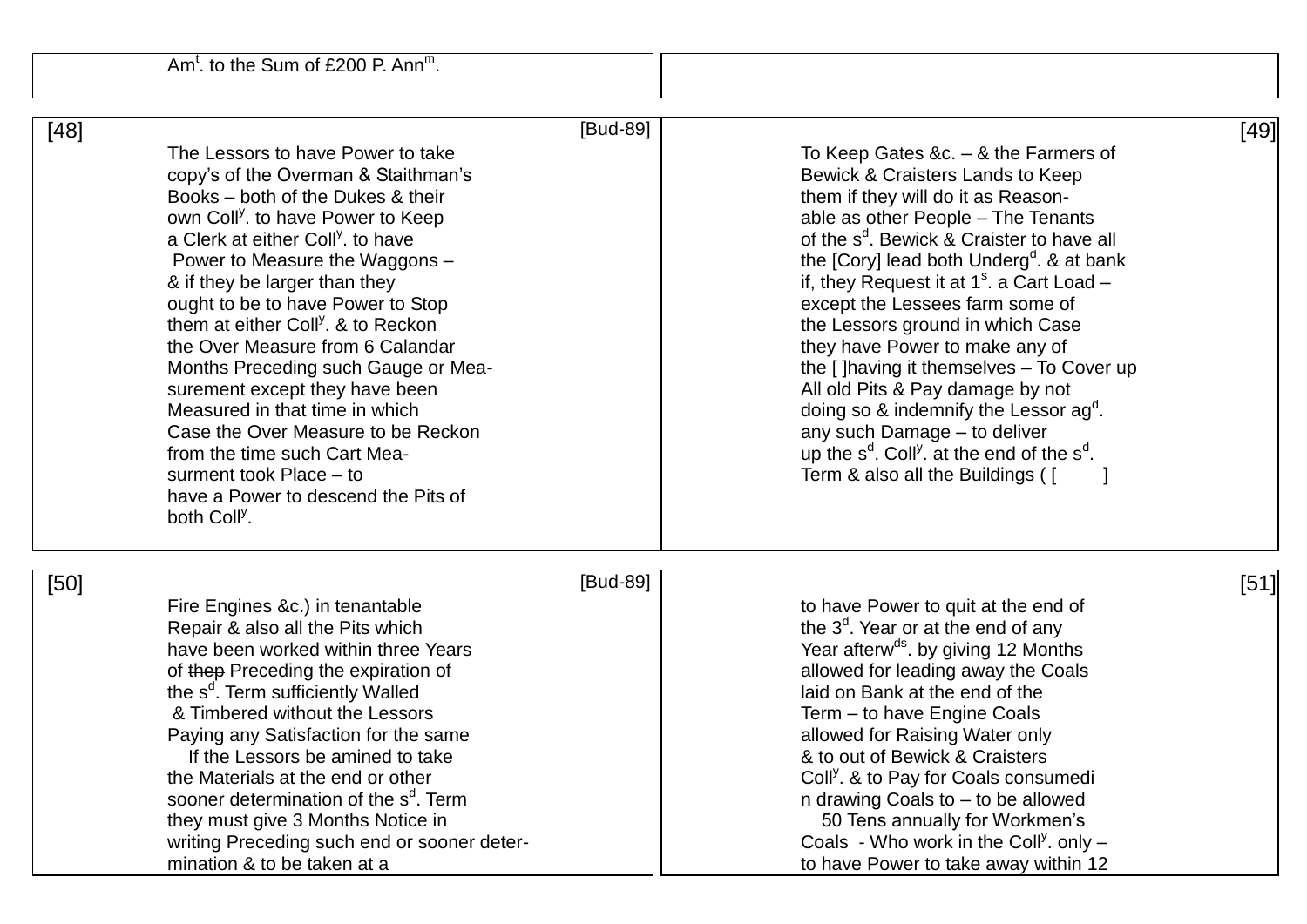| Valuation made by 4 Indiff-<br>Person two of whom to be chosen<br>by the Lessors & 2 by the Lessees -                                                                                                                                                                                                                                                                                                                                                                                                     | Months after the Expiration of the<br>Term all Wood & Courves Materials<br>with Pantyles except the & [pair shene]                                                                                                                                                                                                                                                                                                                                                                                                                                                                                                                                                                                                         |
|-----------------------------------------------------------------------------------------------------------------------------------------------------------------------------------------------------------------------------------------------------------------------------------------------------------------------------------------------------------------------------------------------------------------------------------------------------------------------------------------------------------|----------------------------------------------------------------------------------------------------------------------------------------------------------------------------------------------------------------------------------------------------------------------------------------------------------------------------------------------------------------------------------------------------------------------------------------------------------------------------------------------------------------------------------------------------------------------------------------------------------------------------------------------------------------------------------------------------------------------------|
|                                                                                                                                                                                                                                                                                                                                                                                                                                                                                                           | (8)                                                                                                                                                                                                                                                                                                                                                                                                                                                                                                                                                                                                                                                                                                                        |
| [Bud-89]<br>$[52]$<br>to Purchase them $-$ In Witn <sup>s</sup> .<br>These Presents are dated the<br>$3a$ . Day of April 1793.                                                                                                                                                                                                                                                                                                                                                                            | [53]<br>Heads of Flatworth Coll <sup>y</sup> .<br>Lease $\_\_\_\_\_\_\_\$<br>Premises under which the Coll <sup>y</sup> . Lays<br>are called High & Low Flatworth<br>& the Ridges & under the several Allot-<br>ments made on the late division of<br>Shire Moor - Boundened as Follows -<br>By the Ancient Infield Lands of East<br>Chirton, Middle Chirton & Preston ^ <to> the<br/>East – By the Ancient Infield Lands<br/>of Murton &amp; the Ancient Infield Lands of<br/>Earsdon &amp; Backworth on or towards the<br/>North – By the Grounds late Part of Kil-<br/>lingworth Moor &amp; the Lands of High<br/>&amp; Low Willington on or towards the West<br/>&amp; by the River Tyne on or towards the South.</to> |
| [Bud-89]<br>$[54]$<br>The lessees have the Power to make any Erection<br>for the use of the Coll <sup>y</sup> . on any Part<br>of these Lands - to make Bricks & Tyles<br>& Win Stones – to have Power to make<br>two Outstrokes into Bewick & Craisters<br>Coll <sup>y</sup> , but no more & to draw the<br>Coals from Bewick & Craisters Coll <sup>y</sup> . up<br>the Pits of the dukes Coll <sup>y</sup> . the<br>Duke Reserves a Power to let Way leaves<br>over the Lands hereby demised & also for | [55]<br>The Term 21 Years from Mich <sup>s</sup> : 1799.<br>Certain Rent £1500 P. Annum for<br>750 Tens of Coals at 420 Bolls P Ten<br>Newcastle Coal Measure - to be vended<br>Sea Sale – to be $P^d$ . half Yearly<br>at Lady day & Mich <sup>s</sup> : day $-$ the<br>First Payment to be 25 <sup>th</sup> . Mar: 1800<br>& 2 £. P. Ten for Overs – to Pay $3s$ . / $6d$ . P. Ten<br>for such Coals as shall be drawn to<br>Bank at Bewick & Craister's Coll <sup>y</sup> . by                                                                                                                                                                                                                                          |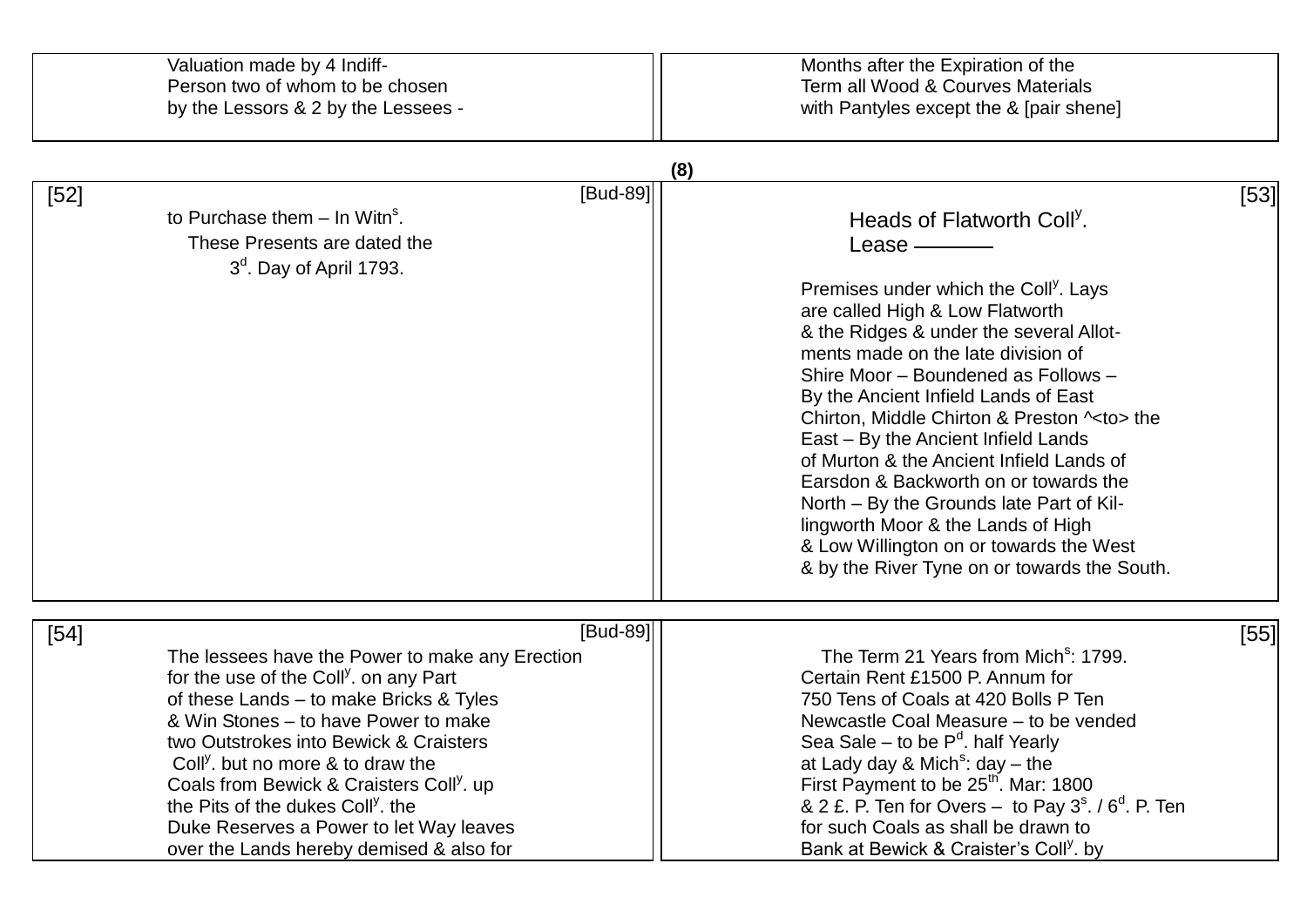|                                                                                                                                                                                                                                                                                                                                                                                                                                                                                                                                                                                                                                                                                                                                                                                                                                                | his Tenants to cross over or go along<br>the Lessees Waggon Ways for the Purpose<br>of Leading up Dung &c. - Also the Tenants<br>of his Graces Coll <sup>y</sup> . to come down the<br>Waggon Ways of the Lessees Paying 3 <sup>8</sup> . / 3 <sup>d</sup> .<br>P. Ten P. Mile or Purchasing one half of<br>such Wag. Way at the Opinion of the<br>Lessees of $[8 \text{ Caten}^{\text{th}}]$ | Virtue of an Outstroke. Also $3s$ . $\sqrt{6d}$ .<br>P. Ten during the s <sup>d</sup> . Term for such Coals<br>as shall be drawn to Bank at the<br>Coll <sup>y</sup> . hereby demised from Bewick &<br>Craister's Mine by Virtue of such Outstroke.<br>Also the further Cost of $7^{\circ}$ , / $6^{\circ}$ , P. Ten for such<br>Coals as will be led along the Waggon<br>Ways of the herby demised Coll <sup>y</sup> .                                                                                                                                                                                                                                                                                                                                                                                               |
|------------------------------------------------------------------------------------------------------------------------------------------------------------------------------------------------------------------------------------------------------------------------------------------------------------------------------------------------------------------------------------------------------------------------------------------------------------------------------------------------------------------------------------------------------------------------------------------------------------------------------------------------------------------------------------------------------------------------------------------------------------------------------------------------------------------------------------------------|-----------------------------------------------------------------------------------------------------------------------------------------------------------------------------------------------------------------------------------------------------------------------------------------------------------------------------------------------------------------------------------------------|-----------------------------------------------------------------------------------------------------------------------------------------------------------------------------------------------------------------------------------------------------------------------------------------------------------------------------------------------------------------------------------------------------------------------------------------------------------------------------------------------------------------------------------------------------------------------------------------------------------------------------------------------------------------------------------------------------------------------------------------------------------------------------------------------------------------------|
| $[Bud-89]$<br>$[56]$<br>Rent to be $P^d$ . – within 40 days after it be-<br>comes due if demanded - Not to<br>let or assign any Part of the Coll <sup>y</sup> . with-<br>out a Licence from the Duke in writ <sup>9</sup> .<br>on Pain of forfeiting the same -<br>The Lessees to Pay all Cesses $& \text{Taxes} - \text{to}$<br>Pay the Copy holders & the Clerks Tenants<br>double Rent P. Acre for damages -<br>to leave a Barrier of 20 except when<br>the Outstrokes are made - to deliver<br>an Acc <sup>t</sup> . if the Work <sup>g</sup> . Lead & vend of<br>the Coals of this & The adjoing. Coll <sup>y</sup> .<br>every 14 days if Requested. To have Power<br>to Examine the Books & Keep a Clerk<br>at the Pits – to have Powers to Measure<br>the Way. & should they be to large then<br>to Recon the extra [Inay] from 1 Month |                                                                                                                                                                                                                                                                                                                                                                                               | $[57]$<br>back - except on an admeasurement has<br>taken Place in the Meantime<br>To have Power to so drown the Pits & line<br>the Working's – the Lessees to hang Gates<br>& Keep them & be answerable for the<br>Damages if Neglected - to be allowed<br>to make up shorts & the Rent to be $P^d$ .<br>by the vend - to fire up the Old Pits[leave]<br>the Pit Heaps within 12 Months after<br>the Expiration of the Term to make<br>the Land fit for Plowing - the Lessees<br>to be allowed 3 Months after the end of<br>the Term for lead <sup>9</sup> . away the Coals &<br>12 Months for lead <sup>s</sup> . Materials if the<br>Lessor does not chuse to Purchase them.<br>The Duke to have Power to take the<br>Materials at the end of the Term at<br>a fair Valuation of 2 Indif <sup>t</sup> . 2 Persons - |
| [58]                                                                                                                                                                                                                                                                                                                                                                                                                                                                                                                                                                                                                                                                                                                                                                                                                                           | [Bud-89]<br>to Pay Nothing for the Workmens<br>Coals or for the Coals consumed<br>by Engines in drawing Coals & Water &c.<br>The [Men have Power to make use<br>of any size of the Waggon - 3 Months<br>Notice in Case of any Alteration in the                                                                                                                                               | [59]                                                                                                                                                                                                                                                                                                                                                                                                                                                                                                                                                                                                                                                                                                                                                                                                                  |